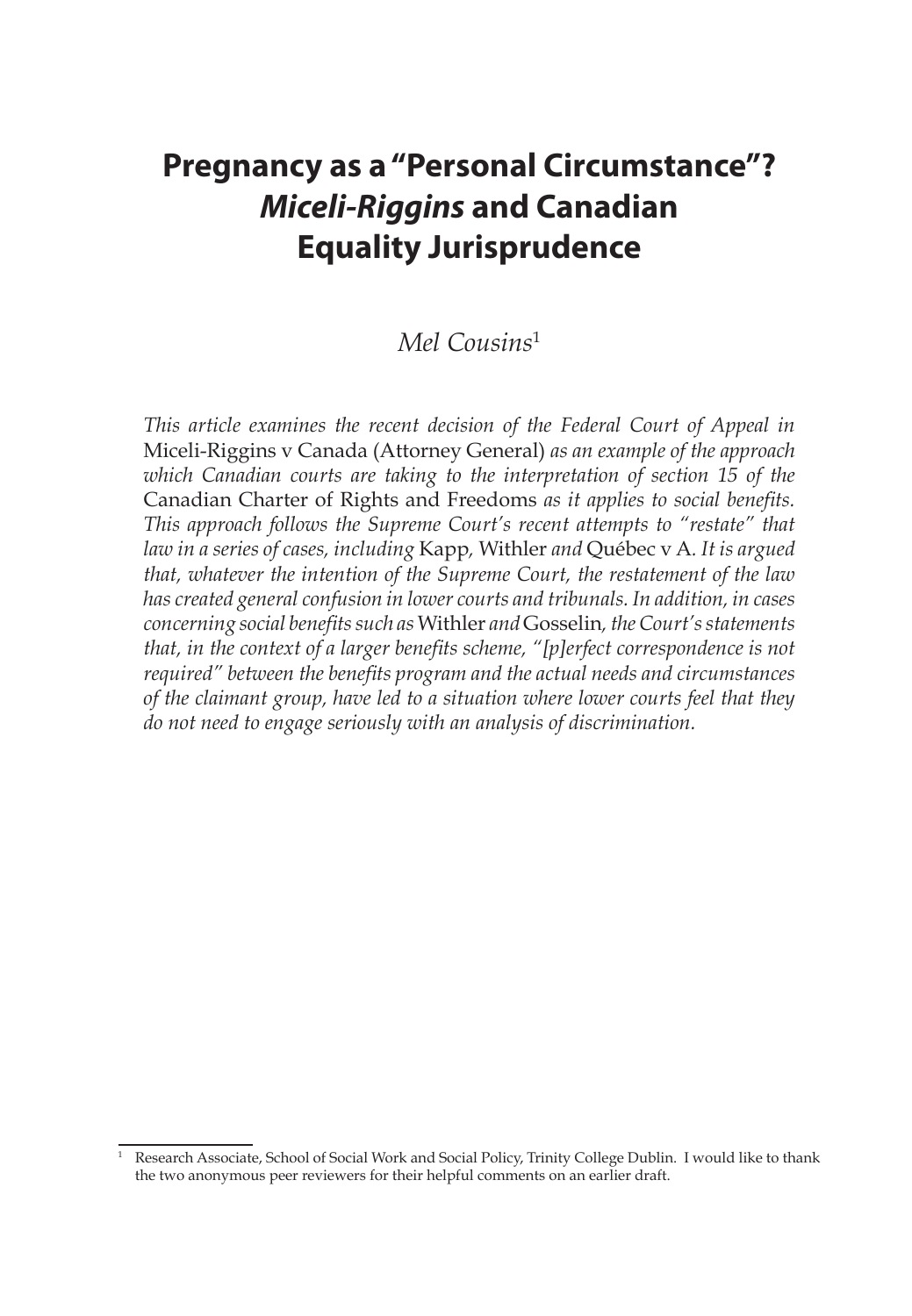#### **238** <sup>n</sup> **Canadian Journal of Human Rights (2015) 4:2 Can J Hum Rts**

*Cet article examine le récent jugement rendu par la Cour d'appel fédérale dans l'affaire* Miceli-Riggins c Canada (Procureur général)*, qui illustre l'approche adoptée par des tribunaux canadiens quant à l'interprétation de l'article 15 de la* Charte canadienne des droits et libertés *dans le domaine des prestations d'aide sociale. Cette approche fait suite aux efforts récents de la Cour suprême du Canada visant à « redéfinir » le droit dans ce domaine, notamment dans les arrêts* Kapp*,* Withler*, et* Québec c A*. La Cour d'appel fédérale a soutenu que, quelle que soit l'intention de la Cour Suprême, ces efforts avaient semé la confusion chez des tribunaux inférieurs. En outre, dans les arrêts portant sur les prestations d'aide sociale comme* Withler *et* Gosselin*, les déclarations de la Cour voulant qu'une « disposition contestée ne viole pas la* Charte canadienne *même en absence de correspondance parfaite » entre le programme social et la situation et les besoins véritables du groupe de demandeurs ont mené à une situation où des tribunaux inférieurs ne se sentent pas tenus de se livrer à une analyse sérieuse du caractère discriminatoire.*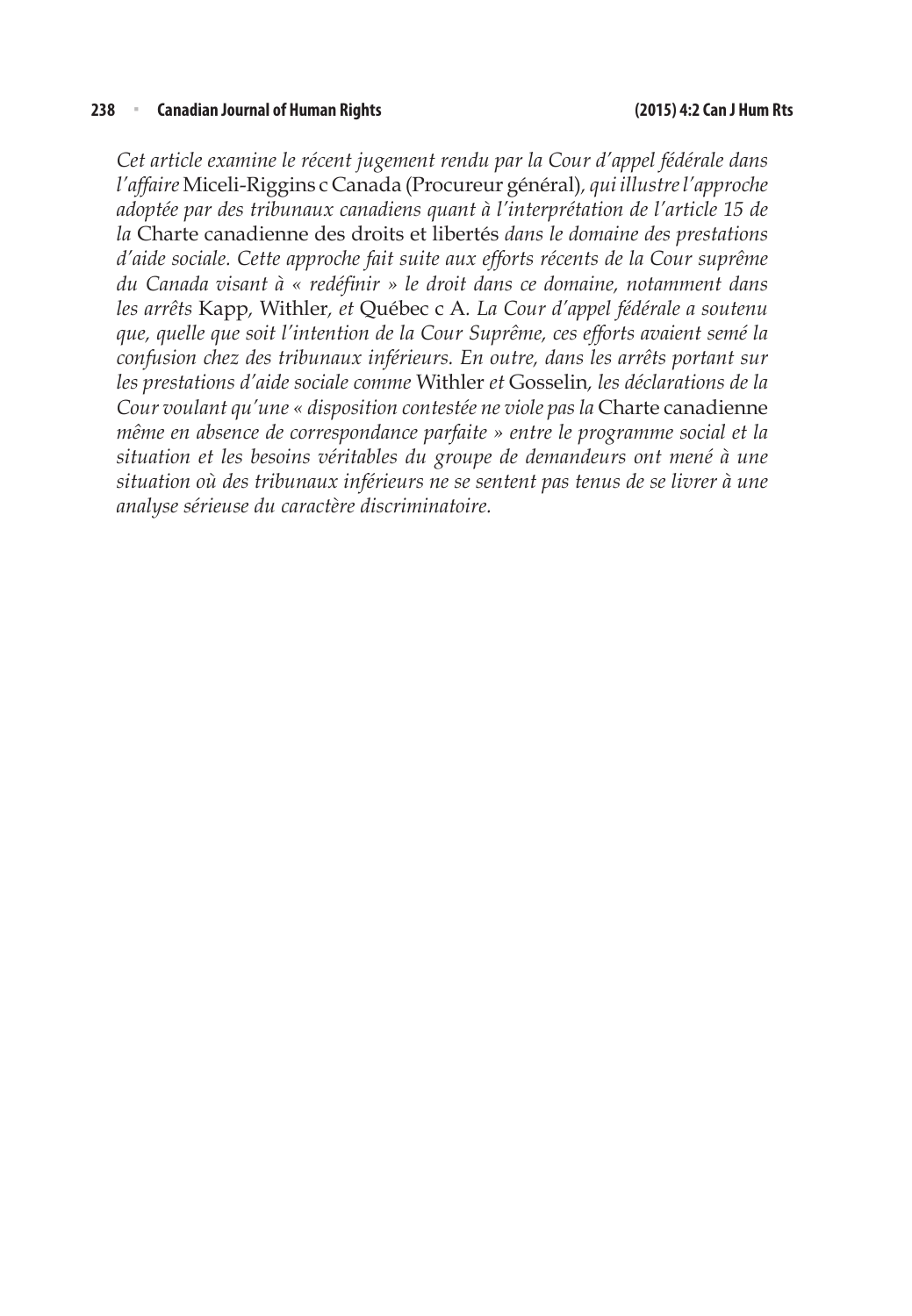# **I. Introduction**

This article examines the recent decision of the Federal Court of Appeal (FCA) in *Miceli-Riggins v Canada (Attorney General)*<sup>2</sup> as an example of the approach which Canadian courts are taking to the interpretation of sect (FCA) in *Miceli-Riggins v Canada (Attorney General)*<sup>2</sup> as an example of the approach which Canadian courts are taking to the interpretation of section 15 of the *Canadian Charter of Rights and Freedoms* with regards to social benefits.<sup>3</sup> This approach has been shaped by the Supreme Court's recent attempts to "restate" that law in a series of cases including *R v Kapp*, *Withler v Canada (Attorney General)* and *Québec (Attorney General) v A*. 4 The article argues that, whatever the intention of the Supreme Court, the restatement of the law has created general confusion in lower courts and tribunals. In addition, following cases that concern larger social benefits schemes such as *Withler* and *Gosselin v Québec (Attorney General)*, the Court's statements that "[p]erfect correspondence between a benefit program and the actual needs and circumstances of the claimant group is not required"5 may lead to a situation where lower courts feel that they do not need to engage seriously with an analysis of discrimination. Indeed, *Miceli-Riggins*, as well as a number of other cases referenced in this article, raise a concern that this is now the pervasive approach in equality challenges to complex benefit regimes.

<sup>2</sup> *Miceli-Riggins v Canada (AG)*, 2013 FCA 158, [2014] 4 FCR 709 [*Miceli-Riggins*]. The title of the article refers to Stratas JA's statement that the appellant, Ms. Miceli-Riggins, "failed to meet the contributory requirements of the *Plan* not because she was a woman, but because of her personal circumstances" (*ibid* at para 77). See generally *SM-R v Minister of Human Resources and Skills Development*, 2012 LNCPEN 1 (QL), Appeal No CP22528 [*Miceli-Riggins* PAB cited to LNCPEN] (the initial Pension Appeals Board (PAB) hearing rejected the claim by a majority of 2–1). 3 *Canadian Charter of Rights and Freedoms*, Part I of the *Constitution Act, 1982*, being Schedule B to the *Canada* 

*Act 1982* (UK), 1982, c 11 [*Charter*].

<sup>4</sup> *R v Kapp*, 2008 SCC 41, [2008] 2 SCR 483 [*Kapp*]; *Withler v Canada (AG)*, 2011 SCC 12, [2011] 1 SCR 396 [*Withler*]; *Québec (AG) v A*, 2013 SCC 5, [2013] 1 SCR 61 [*Québec v A*]. See generally Sophia Moreau, "*R. v. Kapp*: New Directions for Section 15" (2008–2009) 40:2 Ottawa L Rev 283; Paul-Erik Veel, "A New Direction in the Interpretation of Section 15(1)? A Case Comment on *R. v. Kapp*" (2008) 6:1 JL & Equality 33; Michael H Morris & Joseph K Cheng, "*Lovelace* and *Law* Revisited: The Substantive Equality Promise of *Kapp*" (2009) 47:1 SCLR (2d) 281; Jonnette Watson Hamilton & Jennifer Koshan, "Courting Confusion? Three Recent Alberta Cases on Equality Rights Post-*Kapp*" (2010) 47:4 Alta L Rev 927; Jonnette Watson Hamilton & Jennifer Koshan, "Meaningless Mantra: Substantive Equality after *Withler*" (2011) 16:1 Rev Const Stud 31; Jonnette Watson Hamilton & Jennifer Koshan, "The Continual Reinvention of Section 15 of the Charter" (2013) 64:1 UNBLJ 19; Jennifer Koshan, "Redressing the Harms of Government (In)Action: A Section 7 Versus Section 15 *Charter* Showdown" (2013) 22:1 Const Forum Const 31. At the time of writing, detailed legal analysis of *Québec v A* remains limited, but see Jennifer Koshan, "Under the Influence: Discrimination Under Human Rights Legislation and Section 15 of the *Charter*" (2014) 3:1 Can J Hum Rts 115 [Koshan, "Under the Influence"]; Michelle Biddulph & Dwight Newman, "Equality Rights, *Ratio* Identification, and the Un/Predictable Judicial Path Not Taken: *Quebec (Attorney General) v A* and *R v Ibanescu*" (2015) 48:1 UBC L Rev 1; Jennifer Koshan & Jonnette Watson Hamilton, "Roundtable on Quebec v A: Searching for Clarity on Equality" (5 June 2013), ABlawg (blog), online: <ablawg.ca/2013/06/05/ roundtable-on-quebec-v-a-searching-for-clarity-on-equality/>.

<sup>5</sup> *Withler*, *supra* note 4 at para 67; *Gosselin v Québec (Attorney General)*, 2002 SCC 84 at para 55, [2002] 4 SCR 429 [*Gosselin*].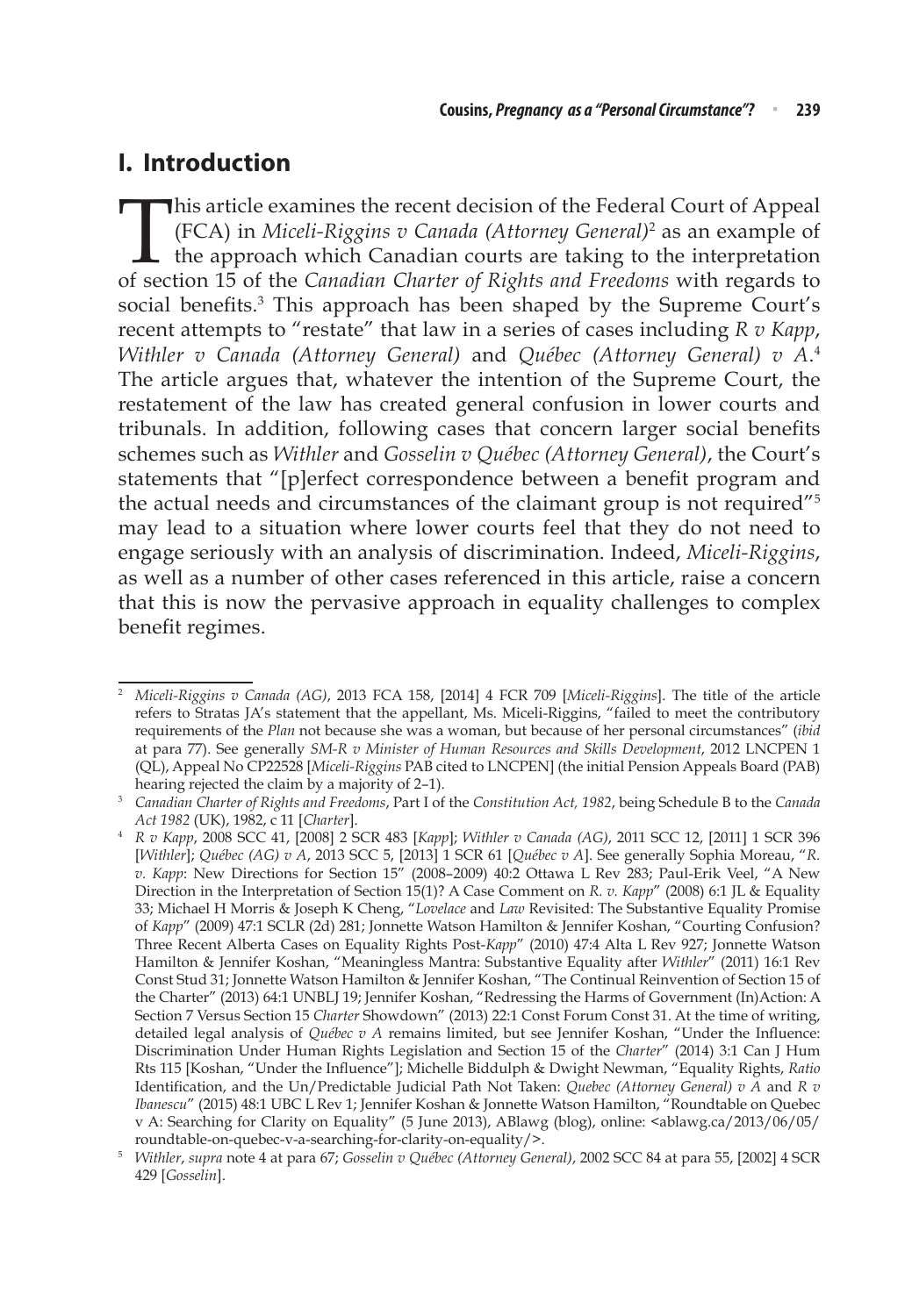### **II. Facts**

The case involved Ms. Miceli-Riggins whose health deteriorated following, but apparently unrelated to, childbirth. When she claimed disability benefits several years later under the *Canada Pension Plan*,<sup>6</sup> she did not qualify; she did not satisfy the "workforce attachment" requirement because she had not contributed to the *Plan* in four of the last six calendar years (also known as the "four-of-six" requirement).<sup>7</sup> For readers unfamiliar with the complexities of qualification for insurance benefits, the facts of the case are somewhat complicated. However, Miceli-Riggins' basic argument was that several provisions, which provided exceptions to the four-of-six requirement, were discriminatory contrary to section 15 of the *Charter*, and as such, she should have been entitled to receive benefits.

Miceli-Riggins made contributions to the *Plan* from 1986 to 1993, in 1996 and in January 1997.8 She gave birth (three months prematurely) in January 1997 and ceased working. As her contributions in 1997 were below the minimum insurable level (the basic exemption of \$3,500 *per annum*), they were returned to her and 1997 was recorded as a year of no contributions. The precise nature of her disability was never determined, but it was accepted that she was not disabled for the purposes of the *Plan* in 1997 and the earliest date that she claimed to be disabled was August 1999.<sup>9</sup> By the time she formally claimed disability benefits in 2000, she did not satisfy the four-of-six requirement.<sup>10</sup>

In order to mitigate the workforce attachment requirement, the *Plan* includes a number of "drop-out" provisions which allow persons unable to contribute in specific years to drop those years in the calculation of the fourof-six requirement. These include a general drop-out provision for persons unable to contribute because of illness, unemployment and other related reasons. There is also a time-limited disability drop-out.<sup>11</sup> Finally, and of specific relevance to this case, there is the child rearing drop-out (CRDO).<sup>12</sup>

<sup>6</sup> *Canada Pension Plan*, RSC 1985, c C-8 [*Plan*].

<sup>7</sup> *Ibid*, s 44(2)(a)(i). This was described as the "recency of contributions" requirement in *Granovsky v Canada (Minister of Employment and Immigration)*, 2000 SCC 28 at para 10, [2000] 1 SCR 703 [*Granovsky*].

<sup>8</sup> She attended college in 1994 and 1995.

<sup>9</sup> To qualify for disability benefits under the *Plan*, a person must have "a severe and prolonged mental or physical disability. A disability is 'severe' only if the person is incapable regularly of pursuing any substantially gainful employment". *Miceli-Riggins* PAB, *supra* note 2 at para 4. The details of the applicant's heath status are discussed at length by both the PAB (*ibid* at paras 4 (majority), 35–81 (dissent)) and the FCA (*Miceli-Riggins*, *supra* note 2 at paras 13–19). The PAB also considered the case law on the interpretation of "disability" (*Miceli-Riggins* PAB, *supra* note 2 at paras 86–94).

<sup>&</sup>lt;sup>10</sup> Miceli-Riggins would have satisfied this requirement had her child been born in December 1996, or later in 1997 (nearer her due date).

<sup>11</sup> Considered by the Supreme Court in *Granovsky*, *supra* note 7.

<sup>12</sup> Also referred to as the Child Rearing Provisions (CRP). For earlier rulings involving the CRDO, see *Harris v Canada (Minister of Human Resources and Skills Development)*, 2009 FCA 22, [2009] 4 FCR 330 [*Harris*] (in which the FCA rejected a challenge to the upper age limit (of 7 years) for the CRDO from a mother who cared for a disabled child who required care beyond that age); *Taylor v Canada (Minister of Social*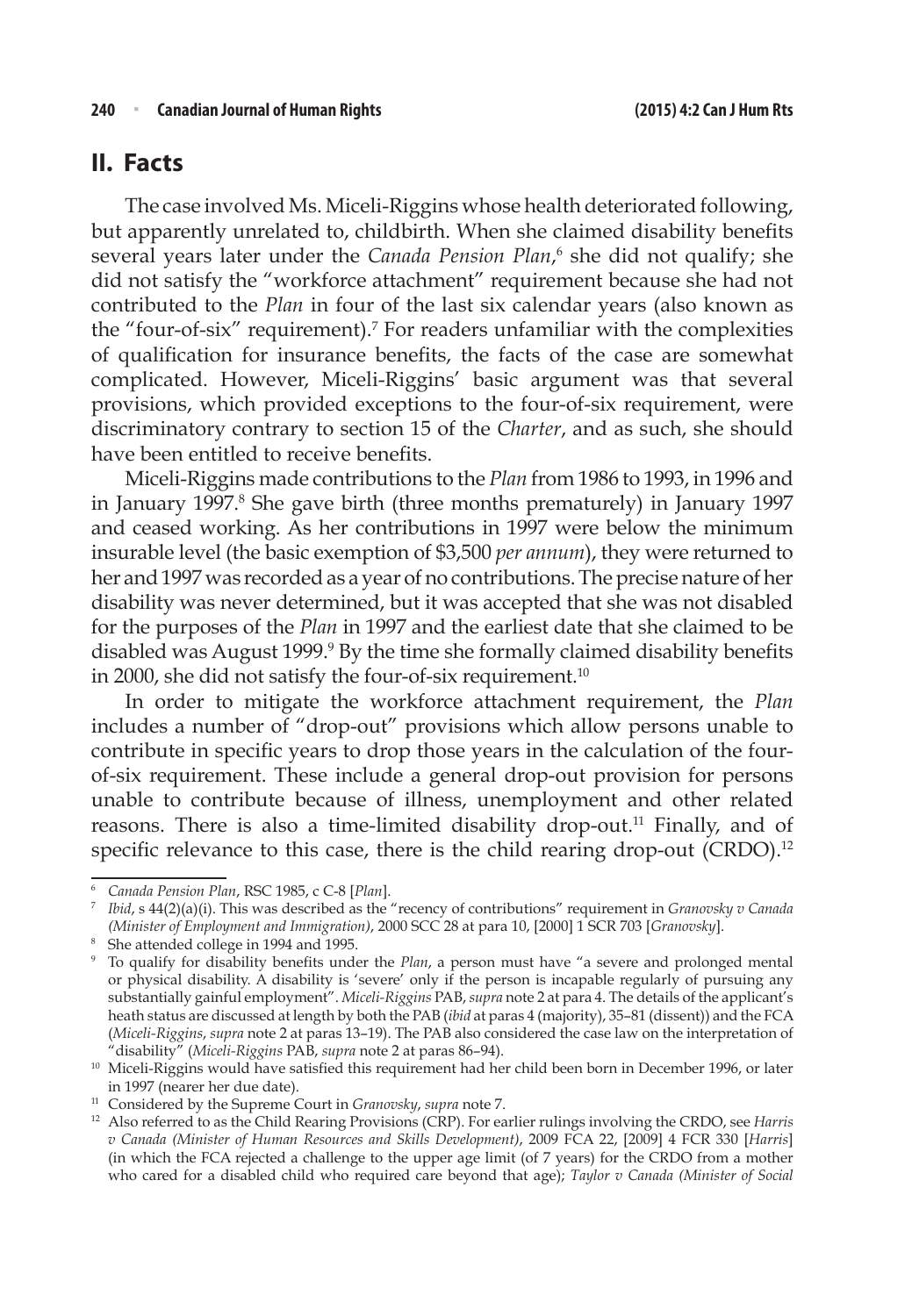The CRDO allows "any month to be excluded from the contributory period where: (1) the contributor is a 'family allowance recipient' as defined in the *Plan* Regulations; and (2) the contributor has earnings for the year below the minimum amount of contribution required for that year."13 Since the applicant received the Child Tax Benefit from February 1997 to 2004, the seven year period following February 1997 could be excluded from her contribution period when assessing the four-of-six requirement.

The second provision considered in this case was the "proration" provision set out in section 19 of the *Plan*. This provides for a proration of the basic exemption amount in a year in which the contributor reaches age 18 or age 70, when a retirement pension becomes payable, when a disability pension becomes or ceases to be payable or when the contributor dies. The purpose of this proration is to ensure that the contributor does not lose the benefit of contributions because his or her earnings fall below the basic exemption amount when a birthday (or other relevant event) happens to occur early in the year.14 However, pregnancy is not amongst the events included in section 19. The applicant's main argument was that this was discriminatory and that, in order to rectify this discrimination, the courts should read in pregnancy to section 19. If pregnancy was read in, it would mean that, for Miceli-Riggins, 1997 would have counted as a contribution year and, by dropping out the subsequent years when she received Child Tax Benefits, she would have satisfied the contribution requirements through 2004, long after the period where she appeared to have become disabled.<sup>15</sup>

### **III. Arguments**

The applicant argued that both the CRDO itself and section 19 of the *Plan* were discriminatory.<sup>16</sup> Indeed, it appears (although the arguments are not clearly set out by the FCA) that the applicant launched a broader challenge to the *Plan* as it applied to women.<sup>17</sup> It was argued that the overall impact of the contribution requirements of the *Plan* "work together to deny women equal access to a disability pension."18 In particular:

*Development)*, 2006 LNCPEN 50 (QL), Appeal No CP 22241 (in which the PAB rejected a general challenge to the upper age limit).

<sup>13</sup> *Miceli-Riggins*, *supra* note 2 at para 30.

<sup>14</sup> *Plan*, *supra* note 6, s 19(a).

<sup>&</sup>lt;sup>15</sup> She would have made contributions in 1992-93, 1996 and 1997 (four of the last six years).

<sup>&</sup>lt;sup>16</sup> The arguments are set out in the most detail in the dissenting ruling of the Honourable JS Moore, a member of the PAB (*Miceli-Riggins* PAB, *supra* note 2 at para 29ff).

<sup>17</sup> *Miceli-Riggins*, *supra* note 2 at paras 38–40. See also the arguments presented to the PAB (*Miceli-Riggins*  PAB, *supra* note 2 at paras 149–61).

<sup>18</sup> *Miceli-Riggins*, *supra* note 2 at para 38.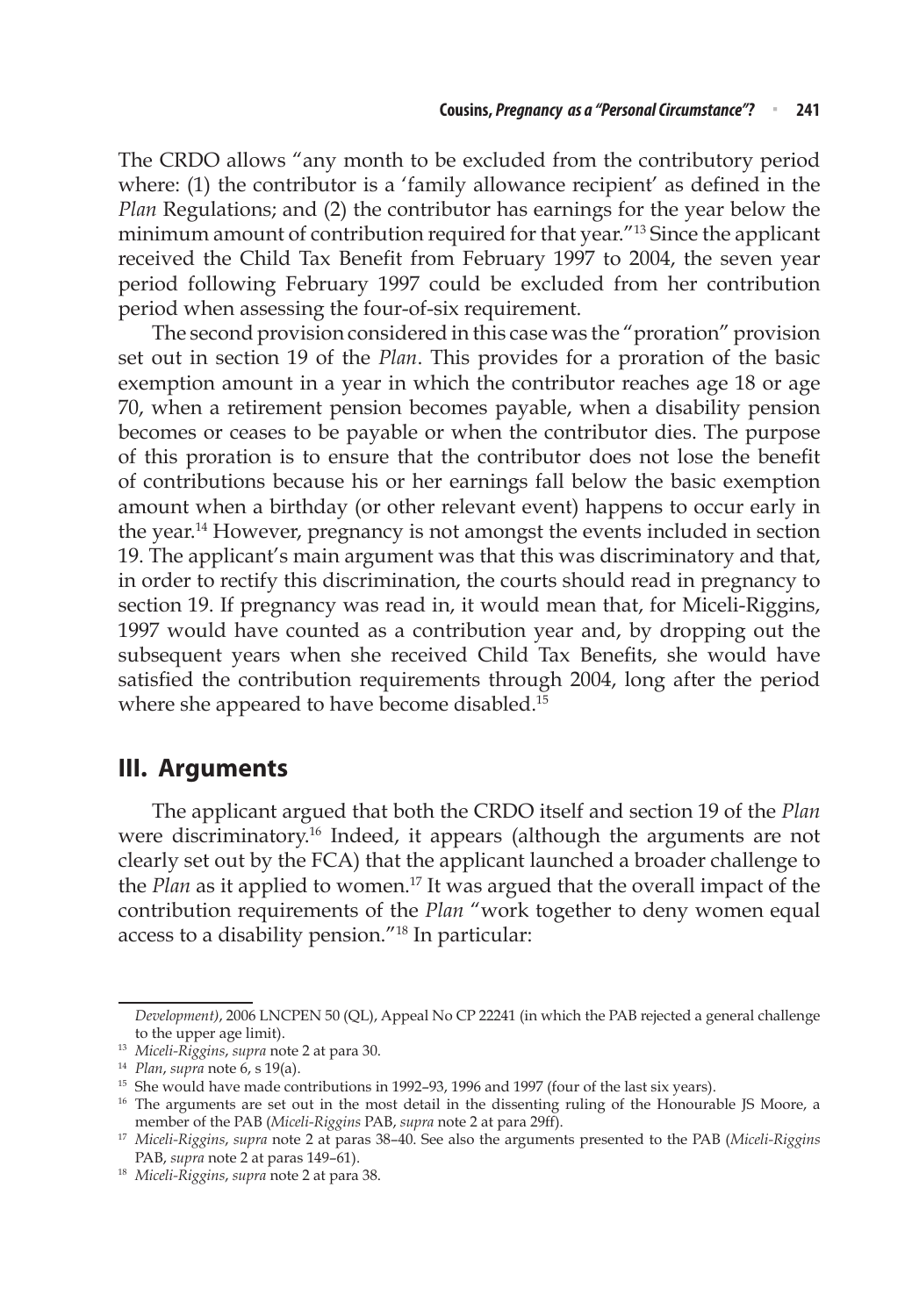#### **242** <sup>n</sup> **Canadian Journal of Human Rights (2015) 4:2 Can J Hum Rts**

- Women are generally more likely to stop working to care for a child, making it harder to meet the minimum contribution level for the year, especially following the birth of a child;
- Childbirth physically disrupts a [woman's] participation in the workforce. As a result, it is harder to satisfy the minimum contribution level required in years where a woman gives birth;
- Women generally earn less money than men, making it generally harder to satisfy the minimum contribution level required for the year;
- Pregnancy carries risks of disability, meaning that women who give birth may not return to the workforce.19

The overall impact of the *Plan*, and in particular the CRDO and the proration provisions, was argued to be a breach of section 15(1) of the *Charter*, which provides that

[e]very individual is equal before and under the law and has the right to the equal protection and equal benefit of the law without discrimination and, in particular, without discrimination based on race, national or ethnic origin, colour, religion, sex, age or mental or physical disability.<sup>20</sup>

# **IV. Rulings**

### **A. Pension Appeals Board**

The majority of the PAB shortly dismissed the challenge. They summarized the classic test for discrimination from *Law v Canada (Minister of Employment and Immigration)*<sup>21</sup> as follows:

- (1) Does the impugned law make a distinction between the claimant and others in one or more characteristics, or fail to take into account the claimant's disadvantaged position in Canada, resulting in different treatment between the claimant and others?
- (2) Is the claimant subject to different treatment based on one or more enumerated or analogous grounds?
- (3) Does the different treatment discriminate by extending or withholding a [benefit] which shows the application of group or personal characteristics, by treating the claimant as less capable or worthy of recognition or value as a human being, and as a member of Canadian society, unworthy of equal of concern, respect and consideration?22

Despite the PAB's ruling being delivered four years after the Supreme Court's restatement of the approach to section 15 in *Kapp*, the majority made

<sup>19</sup> *Ibid* at para 39. While true, the third point is hardly arguable given the decision in *Canada (AG) v Lesiuk*, 2003 FCA 3, [2003] 2 FCR 697 [*Lesiuk*], while the fourth point did not appear to apply to the applicant.

<sup>20</sup> *Charter*, *supra* note 3, s 15(1).

<sup>21</sup> *Law v Canada (Minister of Employment and Immigration)*, [1999] 1 SCR 497 at 548–49, 170 DLR (4th) 1 [*Law*].

<sup>22</sup> *Miceli-Riggins* PAB, *supra* note 2 at para 16.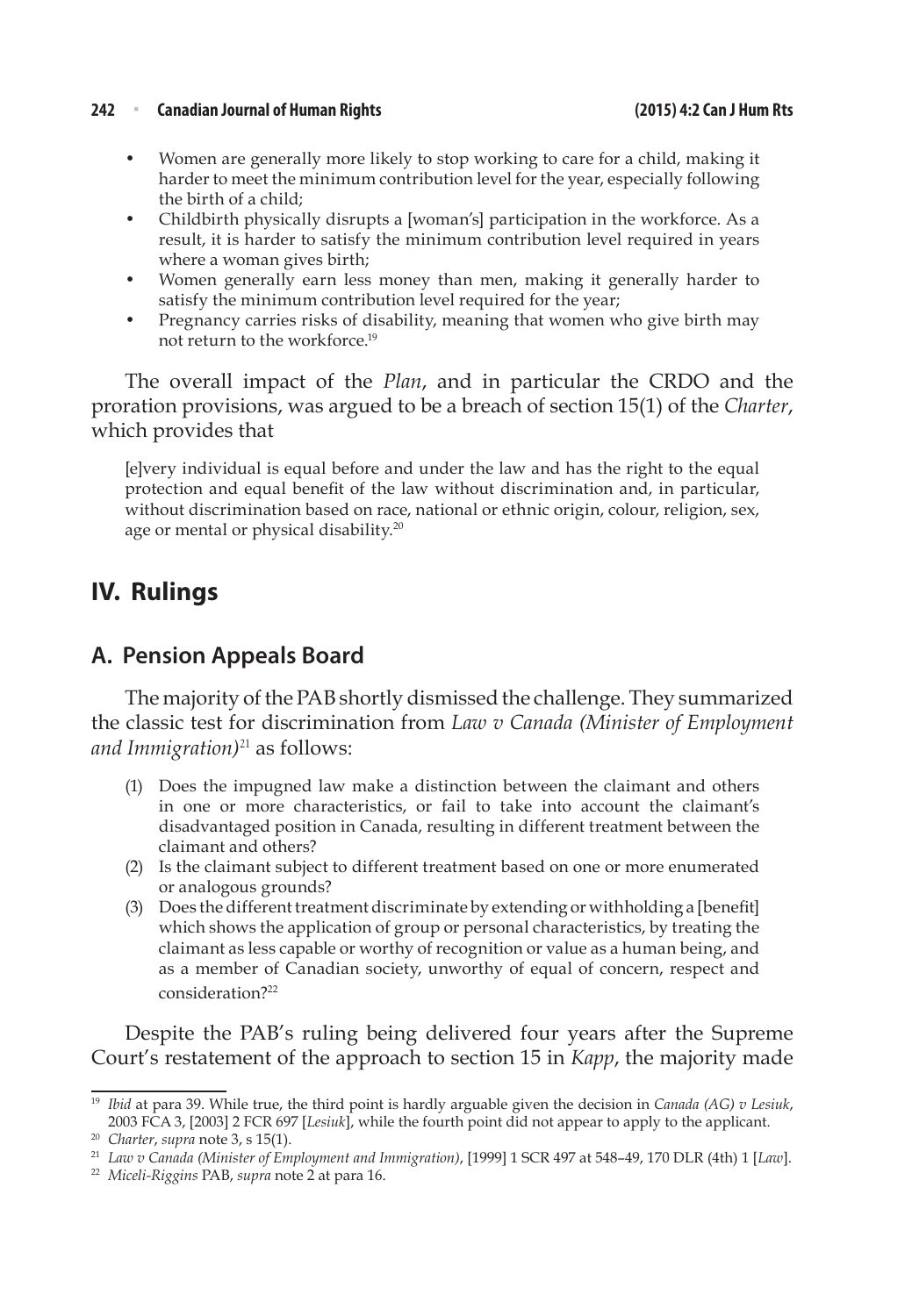no reference to that case. As readers will recall, in *Kapp*, the Supreme Court identified "a two-part test for showing discrimination under s. 15(1): (1) Does the law create a distinction based on an enumerated or analogous ground? (2) Does the distinction create a disadvantage by perpetuating prejudice or stereotyping?"<sup>23</sup>

Despite citing *Law*, the majority made little effort to establish whether the law made a distinction between the applicant and others. It concluded that the month of birth of a child was not an enumerated or analogous ground and immediately jumped to the conclusion that "[t]he Child Rearing Dropout Provision which [does] not allow for proration, does not mean that women or parents with young children are less worthy of recognition as human beings, or as members of Canadian society."24

In doing so, the majority relied on general statements from the Supreme Court that "[p]erfect correspondence between a benefits program and the actual needs and circumstances of the claimant group is not required".25 The dissenting member set out the facts and arguments at great length but unfortunately provided very little legal basis for his conclusion that the failure to allow the applicant to prorate was a breach of the *Charter*. 26

#### **B. Federal Court of Appeal**

The FCA took a different (if equally unclear) approach to the section 15 test. Justice Stratas noted that "[t]raditionally, courts adjudicating section 15 challenges have considered two questions: (1) Does the legislation create a distinction based on an enumerated or analogous ground? (2) Does the distinction create a disadvantage by perpetuating prejudice or stereotyping? In other words, is there discrimination?"<sup>27</sup> As with the PAB, the Court paid little attention to whether the law created a distinction based on an enumerated ground (although the court later accepted that there was a "detrimental effect" on the applicant).28 Rather it dove into a discussion of discrimination, pointing out that different treatment by itself does not infringe section 15.29 Justice Stratas stated that "discrimination is state action, state inaction or legislation

<sup>23</sup> *Kapp*, *supra* note 4 at para 17.

<sup>24</sup> *Miceli-Riggins* PAB, *supra* note 2 at para 17.

<sup>25</sup> *Withler*, *supra* note 4 at para 67; *Gosselin*, *supra* note 5 at para 55. The majority also referred to *Krock v Canada (AG)*, 2001 FCA 188, 273 NR 228 at para 11, indicating that in the context of "a complex statutory benefit scheme," the issue of the design of social benefit programs is "a task for which Parliament is better suited than the courts".

<sup>26</sup> *Miceli-Riggins* PAB, *supra* note 2 at paras 177–78.

<sup>27</sup> *Miceli-Riggins*, *supra* note 2 at para 43, citing *Law*, *supra* note 21, *Kapp*, *supra* note 4 at para 17, and *Withler*, *supra* note 4 at para 30 (as though there was no difference between the approaches adopted in these three cases). 28 *Miceli-Riggins*, *supra* note 2 at para 88.

<sup>29</sup> *Ibid* at para 44.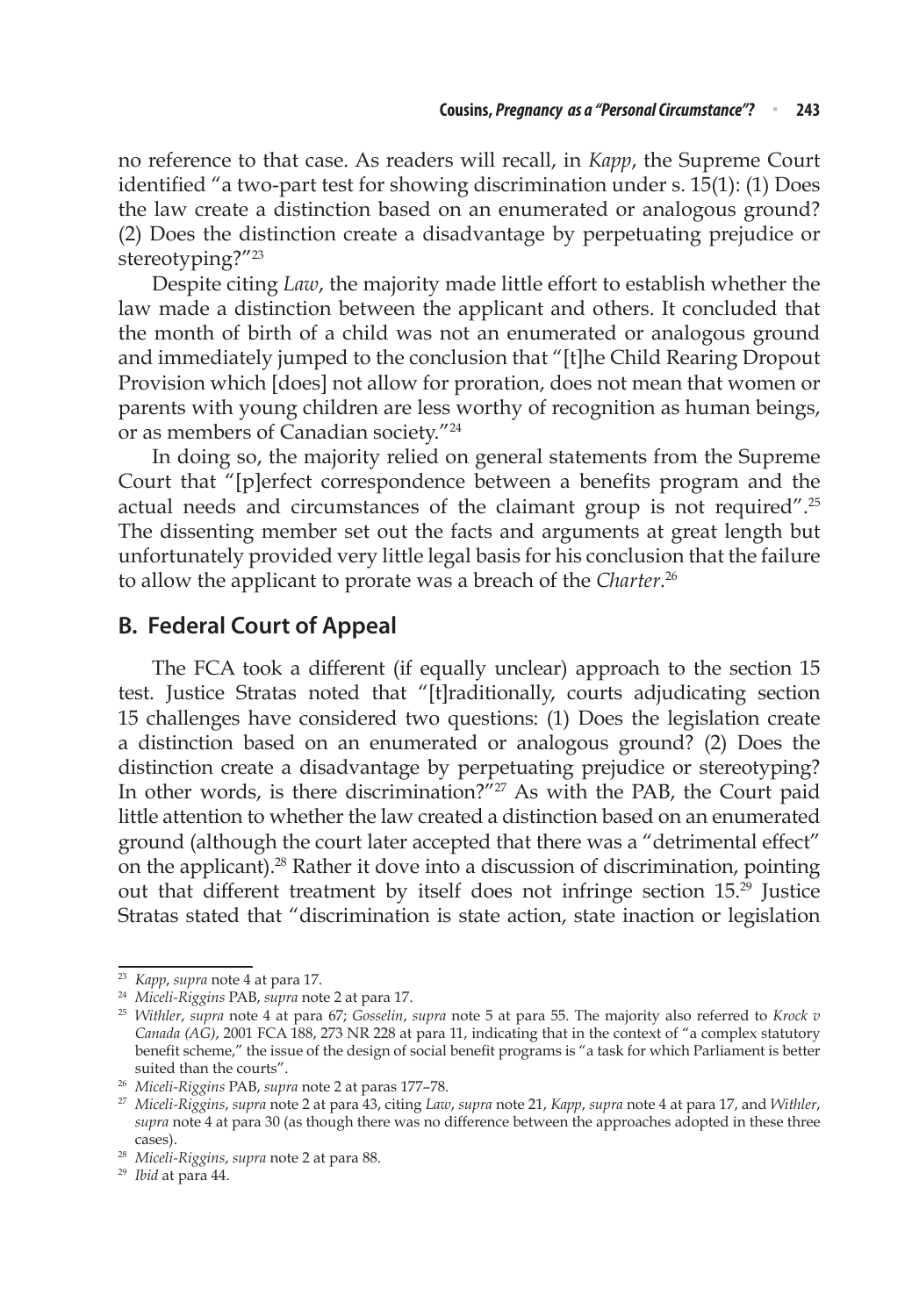that perpetuates disadvantage and stereotyping",<sup>30</sup> but went on, rather more dubiously, to recall the *Law* approach, stating that "[d]iscrimination works a personal sting upon the individual, assaulting his or her dignity by labelling the individual, for reasons outside of his or her control, as being unworthy of equal respect, equal membership or equal belonging in Canadian society".<sup>31</sup>

In a confusing melange, the FCA went on to refer to various approaches put forward by the Supreme Court, including the four contextual factors from *Law* and the more recent discussions in *Withler*, again without any suggestion that there is any tension between the different analyses.<sup>32</sup> The FCA then focussed on the "special context of social benefits legislation".<sup>33</sup> Drawing on several Supreme Court precedents, including *Law* and *Gosselin*, Justice Stratas concluded that "distinctions arising under social benefits legislation will not lightly be found to be discriminatory."34 In particular, Justice Stratas referred to the Supreme Court's statement in *Withler* that

[i]n cases involving a pension benefits program … the contextual inquiry at the second step of the s. 15(1) analysis will typically focus on the purpose of the provision that is alleged to discriminate, viewed in the broader context of the scheme as a whole. Whom did the legislature intend to benefit and why? In determining whether the distinction perpetuates prejudice or stereotypes a particular group, the court will take into account the fact that such programs are designed to benefit a number of different groups and necessarily draw lines on factors like age. It will ask whether the lines drawn are generally appropriate, having regard to the circumstances of the persons impacted and the objects of the scheme. Perfect correspondence between a benefit program and the actual needs and circumstances of the applicant group is not required. Allocation of resources and particular policy goals that the legislature may be seeking to achieve may also be considered.<sup>35</sup>

Justice Stratas went on to claim erroneously that "the Supreme Court on occasion has required that something quite discernible or concrete, such as

<sup>30</sup> *Ibid* at para 46.

<sup>&</sup>lt;sup>31</sup> *Ibid* at para 47. Stratas JA avoids using the term "human dignity", but the reference to dignity can hardly refer to anything else. The Supreme Court previously appeared to reject any reliance on human dignity, referring to it as an "*additional burden* on equality claimants". *Kapp*, *supra* note 4 at para 22 [emphasis in original].

<sup>32</sup> *Miceli-Riggins*, *supra* note 2 at paras 48–55.

<sup>33</sup> *Ibid* at para 56.

<sup>34</sup> *Ibid* at para 57.

<sup>35</sup> *Withler*, *supra* note 4 at para 67. A few paragraphs later, the Supreme Court re-emphasized this point, stating that when considering the relevant contextual factors,

a central consideration is the purpose of the impugned provision in the context of the broader pension scheme. It is in the nature of a pension benefit scheme that it is designed to benefit a number of groups in different circumstances and with different interests.The question is whether the lines drawn are generally appropriate, having regard to the circumstances of the groups impacted and the objects of the scheme. Perfect correspondence is not required. Allocation of resources and legislative policy goals may be matters to consider. The question is whether, having regard to these and any other relevant factors, the distinction the law makes between the claimant group and others discriminates by perpetuating disadvantage or prejudice to the claimant group, or by stereotyping the group (*ibid* at para 71).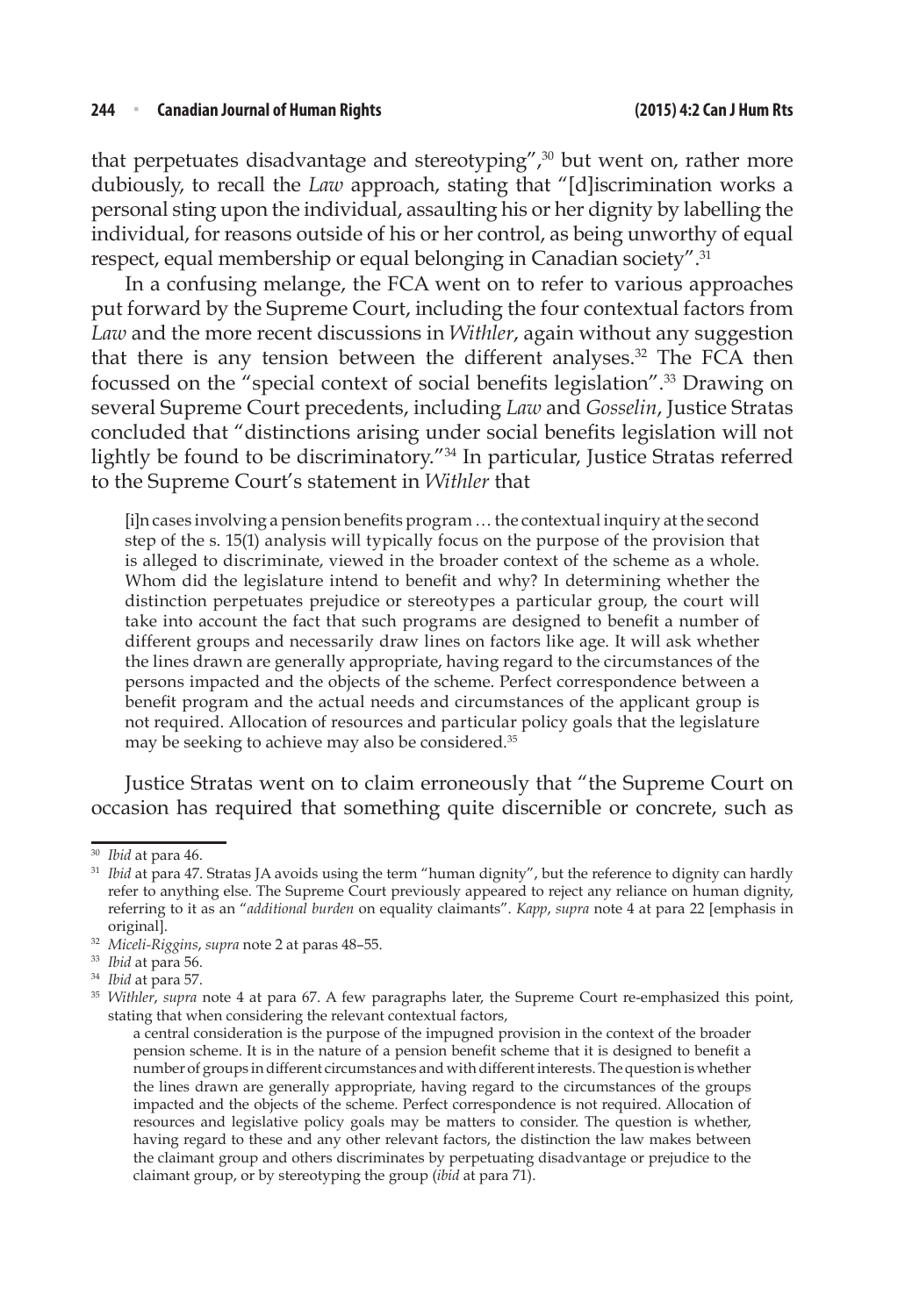an illegitimate 'singling out' of a particular group, must be present before social benefits legislation will be adjudged to be discriminatory".<sup>36</sup> In doing so, he cited Chief Justice McLachlin's statement in *Auton (Guardian ad litem of) v British Columbia (Attorney General)* that

[i]t is not open to Parliament or a legislature to enact a law whose policy objectives and provisions single out a disadvantaged group for inferior treatment. On the other hand, a legislative choice not to accord a particular benefit absent demonstration of [a] discriminatory purpose, policy or effect does not offend this principle and does not give rise to s. 15(1) review. This Court has repeatedly held that the legislature is under no obligation to create a particular benefit. It is free to target the social programs it wishes to fund as a matter of public policy, provided the benefit itself is not conferred in a discriminatory manner.<sup>37</sup>

Leaving aside the current status of *Auton* as precedent, Justice Stratas clearly misreads this paragraph. The Supreme Court was simply giving an example of what *would* involve discrimination (i.e. singling out a disadvantaged group for inferior treatment). It never *required* such singling out as a necessary condition for discrimination. Turning to a consideration of the *Plan*, Justice Stratas pointed out (repeatedly) that the *Plan* is "*not* a general social welfare scheme" and is "not supposed to meet everyone's needs."<sup>38</sup>

Applying the general principles of law to the facts of the case, Justice Stratas concluded that the claim must fail. His decision was lengthy and to some extent outlined different reasons (or at least, the same reasons couched differently) why the claim must fail. First, he concluded that the applicant had not shown that the impugned provision was responsible for a negative effect on women. Rather, "she failed to meet the contributory requirements of the *Plan* not because she was a woman, but because of her personal circumstances."39 In addition, he found that the applicant had not shown that categories included in (or excluded from) section 19 of the *Plan* were related to an enumerated or analogous ground.<sup>40</sup>

Second, and more generally, Justice Stratas found that

[w]hen a person is denied benefits under a complex and intricate social benefits scheme such as this, one does not conclude that the person is not an equal member of Canadian society, is deserving of less worth, or does not belong with the rest of us. One concludes that, like so many others, the person did not get benefits under a non-universal scheme because technical qualification requirements were not met.<sup>41</sup>

<sup>36</sup> *Miceli-Riggins*, *supra* note 2 at para 61.

<sup>37</sup> *Auton (Guardian ad litem of) v British Columbia (AG)*, 2004 SCC 78 at 41, [2004] 3 SCR 657 [*Auton*] [citations omitted].

<sup>38</sup> *Miceli-Riggins*, *supra* note 2 at paras 68–69, 73, 88 [emphasis in original].

<sup>39</sup> *Ibid* at para 77 (including the facts that she studied for two years in 1994–95, that her child was born early in 1997, and that her inability to work (i.e. her disability) developed only later). 40 *Ibid* at para 80. 41 *Ibid* at para 84.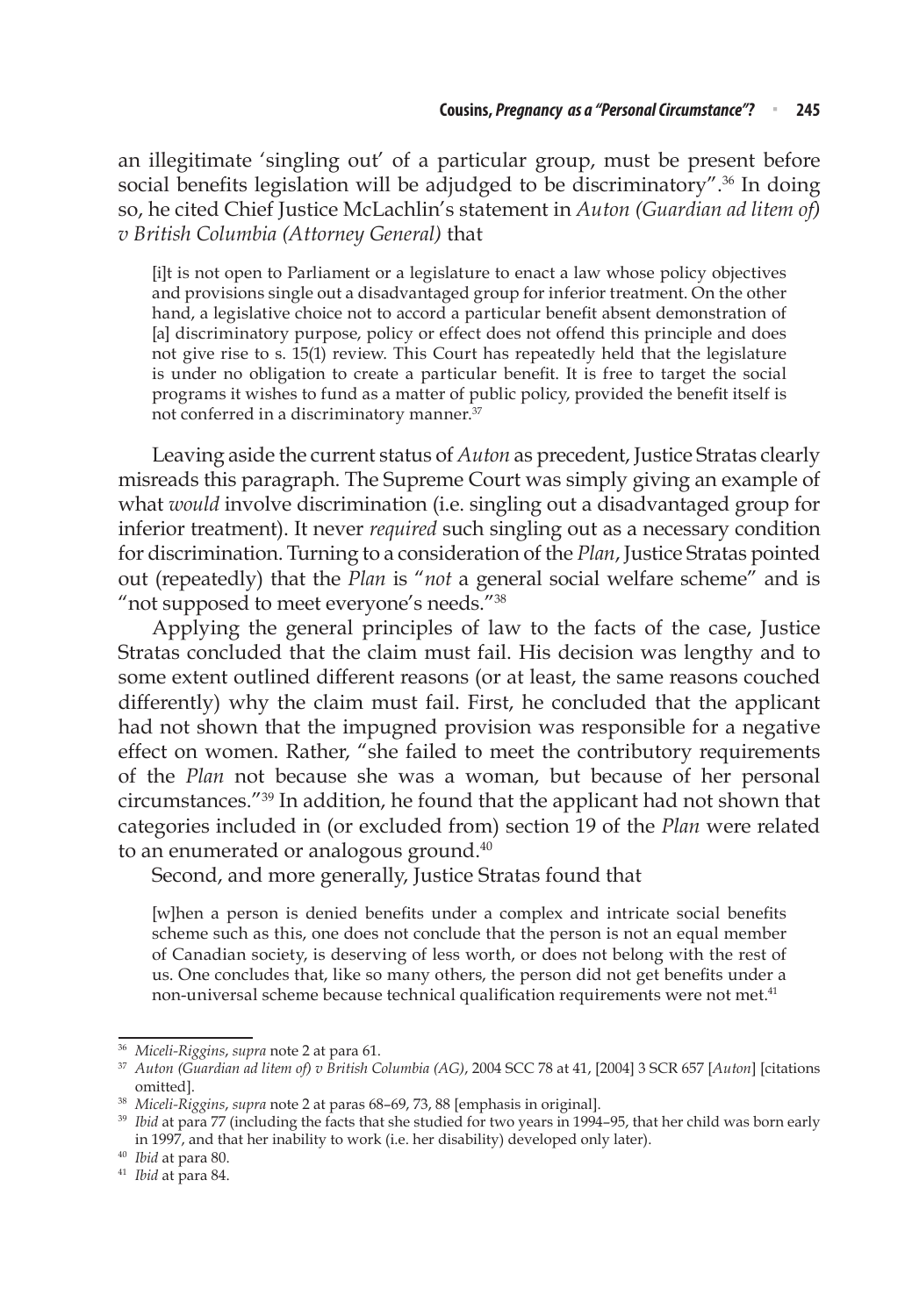He held that "there must be something more that takes the case outside of being a mere artifact of a complex benefits scheme and into the realm of discrimination."42 He was satisfied that any difference in treatment in this case was just such an artifact and pointed to the fact that the detrimental impact applied only to "some women", i.e. those in the highly unusual circumstances of the applicant.43 The detrimental impact on the applicant was "a consequence of the interaction of complicated rules within a complicated scheme that is *not* a general social welfare scheme available to all in every circumstance."44

Third, the outcome was the result of the specific factual circumstances of the case (though this appears simply to restate earlier arguments). Justice Stratas echoed the PAB in pointing out that "[t]he month in which a child is born is not an enumerated or analogous ground under section 15 of the Charter, nor is it a personal characteristic upon which the applicant was denied a benefit under the *Plan*."45

Fourth, he pointed out that the Supreme Court had indicated that, when analyzing benefit schemes, courts are to "assess 'whether the lines drawn are generally appropriate, having regard to the circumstances of the persons impacted and the objects of the scheme' and … need not insist on 'perfect correspondence between a benefit program and the actual needs and circumstances of the applicant group'".46 In Justice Stratas' view, the lines drawn in the current case were generally appropriate.

Fifth, the CRDO provisions did not contribute to any pre-existing disadvantage, nor were the provisions based on any stereotype of women. Indeed, and sixth, the challenged provisions were "best regarded as ameliorative", $47$  as evidence showed that the CRDO provisions were much more likely to be relied upon by, and to benefit, women.<sup>48</sup> Justice Stratas also commented that

[t]he proration provision under section 19 of the *Plan* is intended to ensure that where a contributory period ends by virtue of advanced age, disability, entitlement to certain retirement provisions or death, a person is not disadvantaged by virtue of the fact that they could not work and contribute under the *Plan* for any month after that event. This, too, is ameliorative.<sup>49</sup>

<sup>44</sup> *Ibid* at para 88 [emphasis in original].

<sup>42</sup> *Ibid* at para 85.

<sup>43</sup> *Ibid* at para 87.

<sup>45</sup> *Ibid* at para 93.

<sup>46</sup> *Ibid* at para 94, citing *Withler*, *supra* note 4 at paras 67, 71.

<sup>47</sup> *Miceli-Riggins*, *supra* note 2 at para 101.

<sup>48</sup> See *Miceli-Riggins*, *ibid* at para 103: "45.9% of women have the CRDO provisions applied to the calculation of their retirement benefits, as opposed to 0.3% of men. … The operation of the CRDO provisions positively affects 53% of female retirement beneficiaries and 66% of female disability beneficiaries. In the case of retirement benefits, a woman who takes advantage of CRDO on average receives benefits that are 24% higher. In the case of disability benefits, a woman who takes advantage of the CRDO provisions on average receives benefits that are 7% higher" [citations omitted].

<sup>49</sup> *Ibid* at para 109.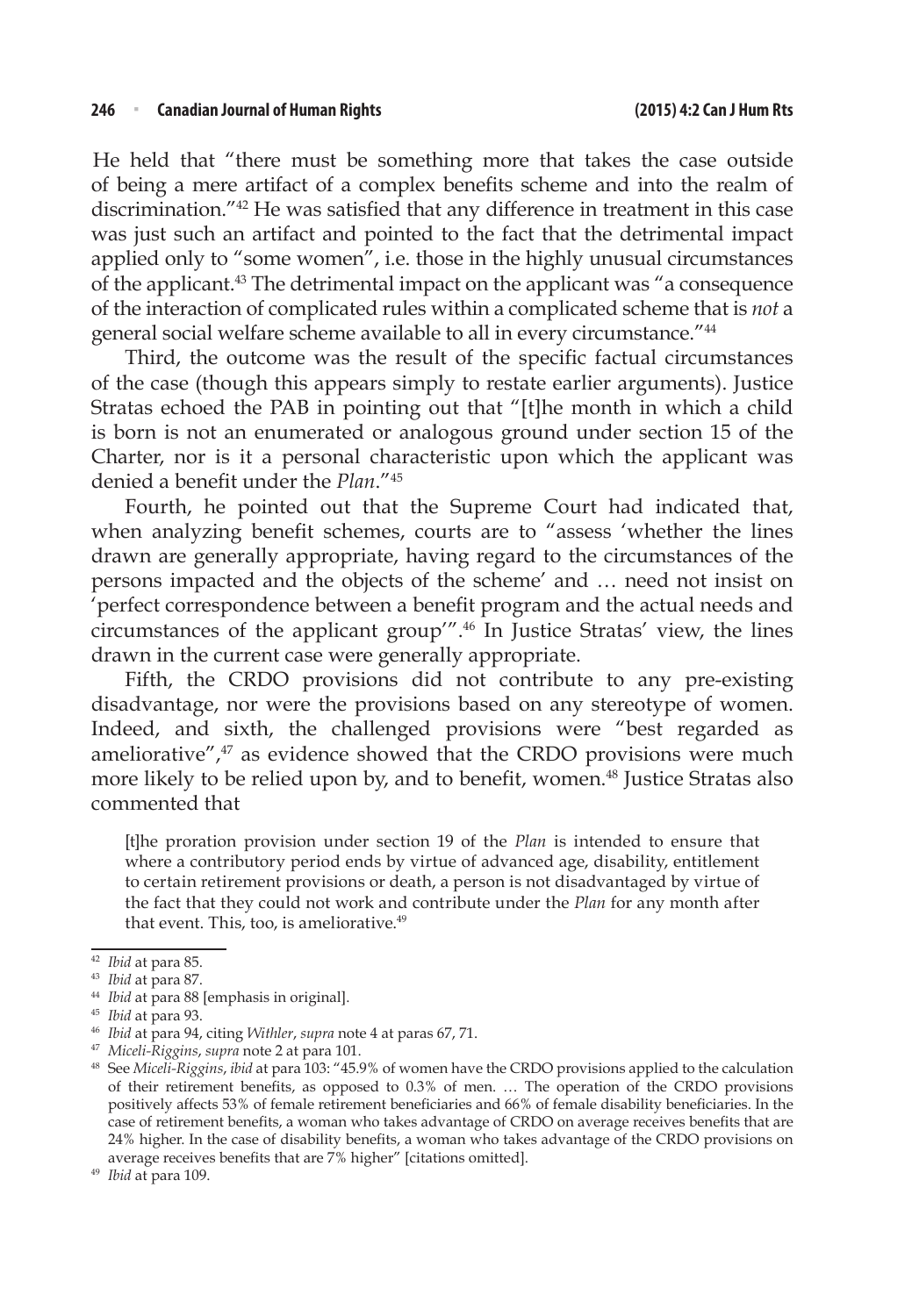Relying on the case law, and in particular *Withler*, Justice Stratas concluded that the ameliorative nature of both the CRDO and the proration provisions prevented the applicant from successfully showing discrimination.

Finally, although it does not appear to form part of the *ratio decidendi* of the decision, Justice Stratas noted that the ameliorative nature of the provisions "*may* have other consequences for the section 15 analysis."<sup>50</sup> Specifically, he indicated that the Supreme Court in *Kapp* ruled that an ameliorative law, program or activity under section 15(2) of the *Charter* could not be found to be discriminatory under section  $15(1)$ .<sup>51</sup>

## **V. Discussion**

### **A. Equal Protection – Section 15(1)**

The Supreme Court of Canada has been subject to much criticism for its approach to section 15 of the *Charter* and, in particular, to the approach set out in *Law* with its focus on human dignity and the four contextual factors. In fairness to the Court, it responded to this criticism and, in cases such as *Kapp*, attempted to develop an alternative and clearer approach which would support the goal of substantive equality. But it did so in a manner which generated more confusion and left *Charter* jurisprudence concerning section 15 in a worse state than it had previously been under *Law*. To take *Miceli-Riggins* as an example, lower courts and tribunals appear to be entirely unsure of which approach to adopt.52 The PAB referred only to *Law* and the majority did not even cite *Kapp*. 53 In contrast, the FCA referred to the *Kapp* test as "traditional"54 as though there was no difference between this test and the one in *Law*. Indeed, the FCA could argue with some justification that the Supreme Court stated that the two approaches are "in substance" the same, $55$  which begs the question as to why the Supreme Court decided to reframe the issue at all.

This is not an isolated example. There are other cases, as in *Miceli-Riggins*, where the court or tribunal has relied on the notion of human dignity in their

<sup>50</sup> *Ibid* at para 111 [emphasis added].

<sup>51</sup> *Charter*, *supra* note 3, s 15(2): "Subsection (1) does not preclude any law, program or activity that has as its object the amelioration of conditions of disadvantaged individuals or groups including those that are disadvantaged because of race, national or ethnic origin, colour, religion, sex, age or mental or physical disability."

<sup>52</sup> See also *Runchey v Canada (AG)*, 2013 FCA 16, 226 ACWS (3d) 104 [*Runchey*]. The FCA adopted a similar approach to that in *Miceli-Riggins* (unsurprisingly as the judgment was authored by Stratas JA).

<sup>&</sup>lt;sup>53</sup> Though the PAB, unlike the FCA, did not refer to the concept of "dignity".

<sup>54</sup> *Miceli-Riggins*, *supra* note 2 at para 43.

<sup>55</sup> *Kapp*, *supra* note 4 at para 14.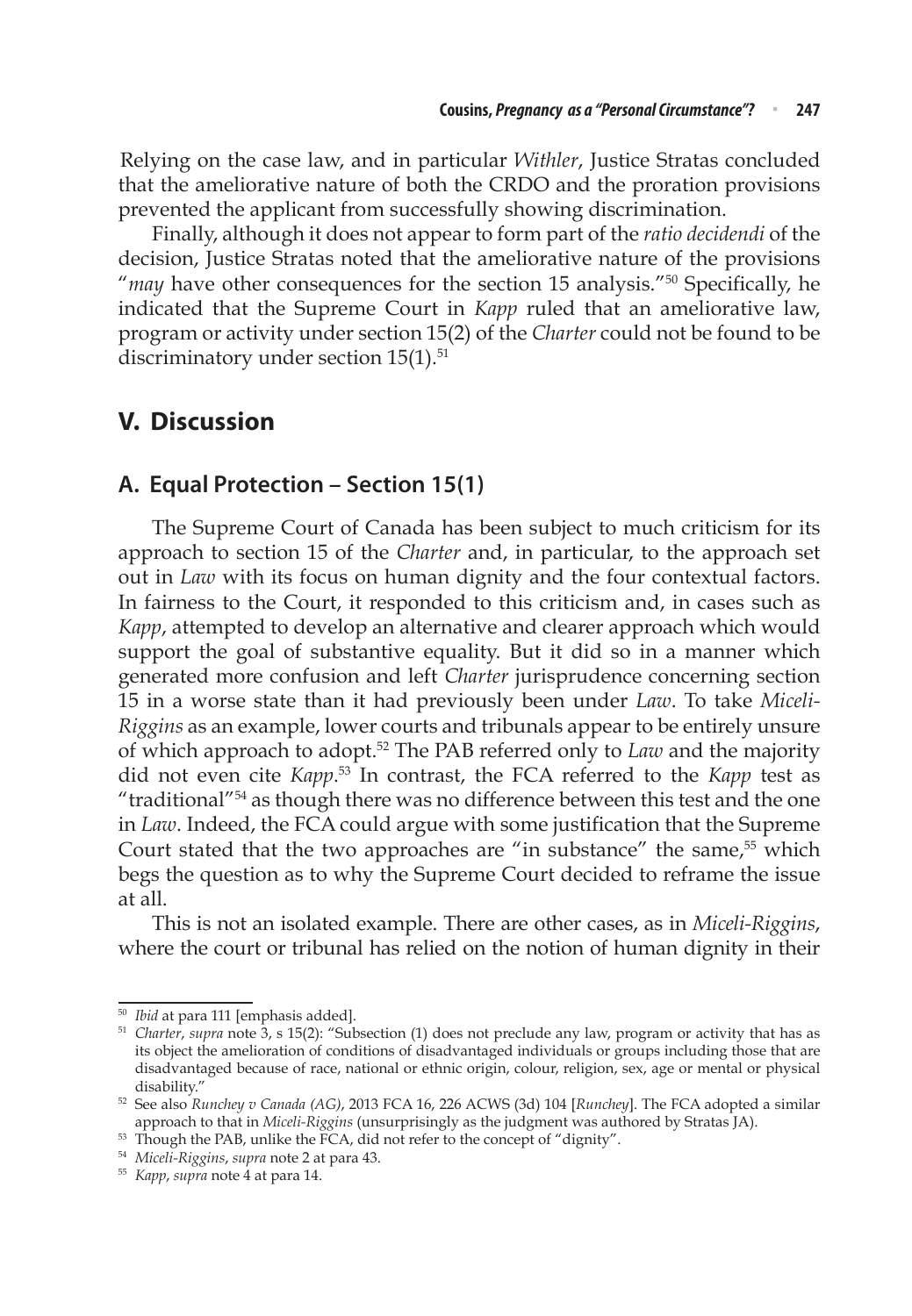section 15 analyses.<sup>56</sup> Those courts can point to the Supreme Court's reasoning in *Kapp* which, while critical of the use of "human dignity" and referring to it as an "additional burden", conceded that "human dignity is an essential value underlying the s. 15 equality guarantee."<sup>57</sup> Additionally, there are cases - again like *Miceli-Riggins* – where courts or tribunals cite all the various iterations of the section 15 test without any clear indication as to how they differ.58 Courts and tribunals continue to rely on the *Law* contextual factors in their decisions (an approach approved by the Supreme Court).

Although the Supreme Court attempted to clarify the meaning of the phrase "create a disadvantage by perpetuating prejudice or stereotyping"59 in *Withler*, this attempt was rather circular and, indeed, the Court's unanimity on the issue fractured in *Québec v A*. 60 This case involved the issue as to whether provisions of the *Civil Code of Québec* dealing with family assets and spousal support were in breach of section 15 because their application was limited to married and civil union spouses (thus excluding non-married but cohabitating spouses, referred to as *de facto* spouses). It is difficult to extract the *ratio* of this lengthy ruling.<sup>61</sup> Four Justices held that the provisions were compliant with section 15, while the remaining five, including Chief Justice McLachlin, agreed that the provisions were in breach. The five justices who found breaches of section 15, however, differed in their section 1 analyses, as Chief Justice McLachlin held that these provisions were a reasonable limit under section 1 of the *Charter*. <sup>62</sup> Consequently, the provisions were upheld

<sup>56</sup> See e.g. *2011-359-AD (Re)*, 2012 CanLII 77348 (NS WCAT) [*2011-359-AD*]. This Nova Scotia Workers' Compensation Appeals Tribunal decision ruled that, for the purposes of denying a workers compensation claim, a claimant's s 15 rights were not violated by excluding stress injuries not suffered as "an acute reaction to a traumatic event" from coverage (*ibid* at 7). The Tribunal focused extensively on the justification for the rule rather than whether it perpetuated prejudice and stereotyping. The Nova Scotia Workers' Compensation Appeals Tribunal again relied heavily on human dignity in *2013-273-AD (Re)*, 2014 CanLII 53515 (NS WCAT) [*2013-273-AD*] (refusal of survivor benefits to a divorced woman not in breach of s 15).

<sup>57</sup> *Kapp*, *supra* note 4 at paras 21–22. Despite the subsequent ruling in *Withler*, *supra* note 4, the Nova Scotia Workers' Compensation Appeals Tribunal in *2011-359-AD*, *supra* note 55, relied on the Nova Scotia Court of Appeal in *Hartling v Nova Scotia (AG)*, 2009 NSCA 130, 314 DLR (4th) 11, which held that the concept of human dignity as a legal test "should be retained in the spirit of the analysis in that it remains an 'essential value' underlying *section 15* claims" (*ibid* at para 37 [emphasis in original]).

<sup>58</sup> See e.g. *Martin v Canada (AG)*, 2013 FCA 15, [2014] 3 FCR 117 [*Martin*], aff'g *Employment Insurance Act (Re)* (11 September 2009), CUB-76899, online: Employment Insurance Office of the Umpire <www.ei.gc. ca/eng/policy/appeals/cubs/70000-80000/76000-76999/76899.shtml> [CUB-76899]. The case concerned the fact that parents of twins were only entitled to the same parental benefits as parents of a single birth under the *Employment Insurance Act*, SC 1996, c 23. The EI Umpire stated that "[w]hether the elements are conceptualized as a demeaning of dignity, as in *Law*, or as the creation of a disadvantage through the perpetuation of prejudice or stereotyping, as in *Andrews* and *Kapp*, it is clear that discrimination necessarily entails some offence to the way a group is treated in society." CUB-76899, *supra* note 58.

<sup>59</sup> *Withler*, *supra* note 4 at para 61ff.

<sup>60</sup> The *Québec v A* decision was delivered after *Miceli-Riggins* was argued, but before the judgment was delivered. It was not referred to by Stratas JA in his reasoning in *Miceli-Riggins*. See generally Koshan, "Under the Influence", *supra* note 4 at 134–37 (for a discussion of the Court's differing analyses of s 15).

<sup>61</sup> See generally Biddulph & Newman, *supra* note 4 (for a discussion of how Canadian courts should treat the *Québec v A* ruling, specifically concerning issues of *ratio decidendi* and *stare decisis*).

 $62$  The remaining three justices (Deschamps, Cromwell and Karakatsanis JJ) who agreed with Abella J that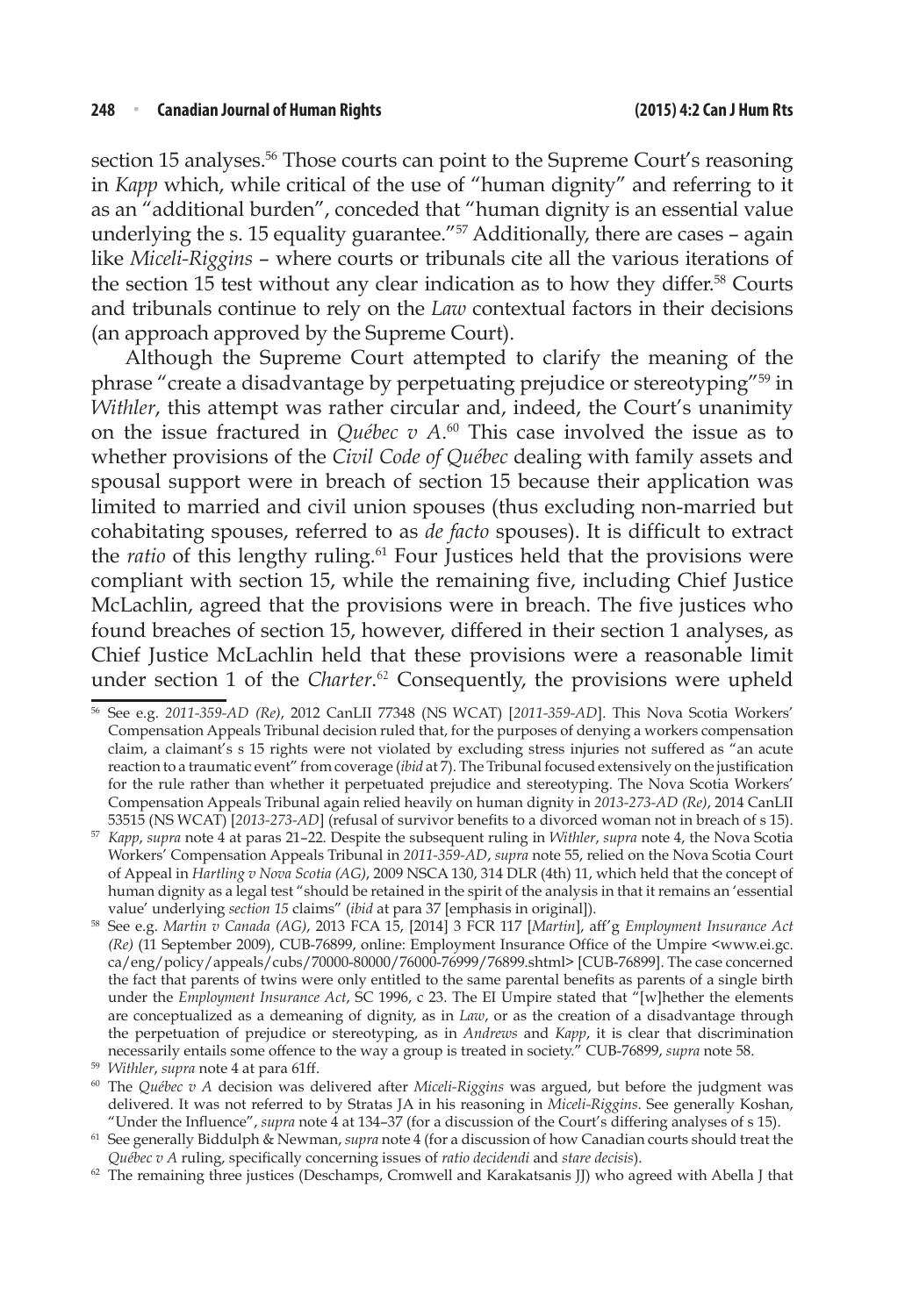as constitutional. For our purposes, the importance of this case lies in the approach taken to the interpretation of section 15.

Justice Abella, in one of the opinions that found a section 15 breach, took the view that discrimination under section 15 did not necessarily require a showing of prejudice or discrimination. She held that

[i]n referring to prejudice and stereotyping [in *Kapp*], the Court was not purporting to create a new s. 15 test. *Withler* is clear that "[a]t the end of the day there is *only one question*: Does the challenged law violate the norm of substantive equality in s. 15(1) of the *Charter*?" Prejudice and stereotyping are two of the indicia that may help answer that question; they are not discrete elements of the test which the claimant is obliged to demonstrate.63

She was satisfied that the provisions were in breach of section 15 as they perpetuated a historic disadvantage against *de facto* couples based on their marital status.<sup>64</sup> She found "no need to look for an attitude of prejudice motivating, or created by, the exclusion of *de facto* couples from the presumptive statutory protections," nor need the Court "consider whether the exclusions promote the view that the individual is less capable or worthy of recognition as a human being or citizen."65

Justices Deschamps, Cromwell and Karakatsanis agreed with Justice Abella that the legislation infringed the guaranteed right to equality by excluding *de facto* spouses. They did not specifically discuss the *Kapp* test, but also found that the exclusion of *de facto* spouses from the provisions perpetuated a historical disadvantage.<sup>66</sup>

Chief Justice McLachlin also agreed with Justice Abella's section 15 analysis.<sup> $67$ </sup> She took a broad approach to what constituted discrimination, stating that in order

[t]o constitute discrimination, the impugned law must have the purpose or effect "of perpetuating or promoting the view that the individual is less capable or worthy of recognition or value as a human being or as a member of Canadian society, equally deserving of concern, respect, and consideration".

Most recently, this Court has articulated the approach in terms of two steps: (1) Does the law create a distinction based on an enumerated or analogous ground? (2) Does the distinction create a disadvantage by perpetuating prejudice or false stereotyping? While the promotion or the perpetuation of prejudice, on the one

there had been a breach of s 15 rights held that the exclusion of de facto spouses was not justified under s 1, but held that the remainder of the challenged provisions were justified.

<sup>&</sup>lt;sup>63</sup> *Québec v A, supra* note 4 at para 325 [emphasis in original] [citations omitted]. Interestingly, this approach has been followed by the Ontario Workplace Safety and Insurance Appeals Tribunal in one of the few successful s 15 cases concerning social benefits, *Decision No 2157/09*, 2014 ONWSIAT 938, 15 CCEL (4th) 28 [*Decision No 2157/09*].

<sup>64</sup> *Québec v A*, *supra* note 4 at para 356.

<sup>65</sup> *Ibid* at para 357.

<sup>66</sup> *Ibid* at paras 382–85.

<sup>67</sup> *Ibid* at para 416.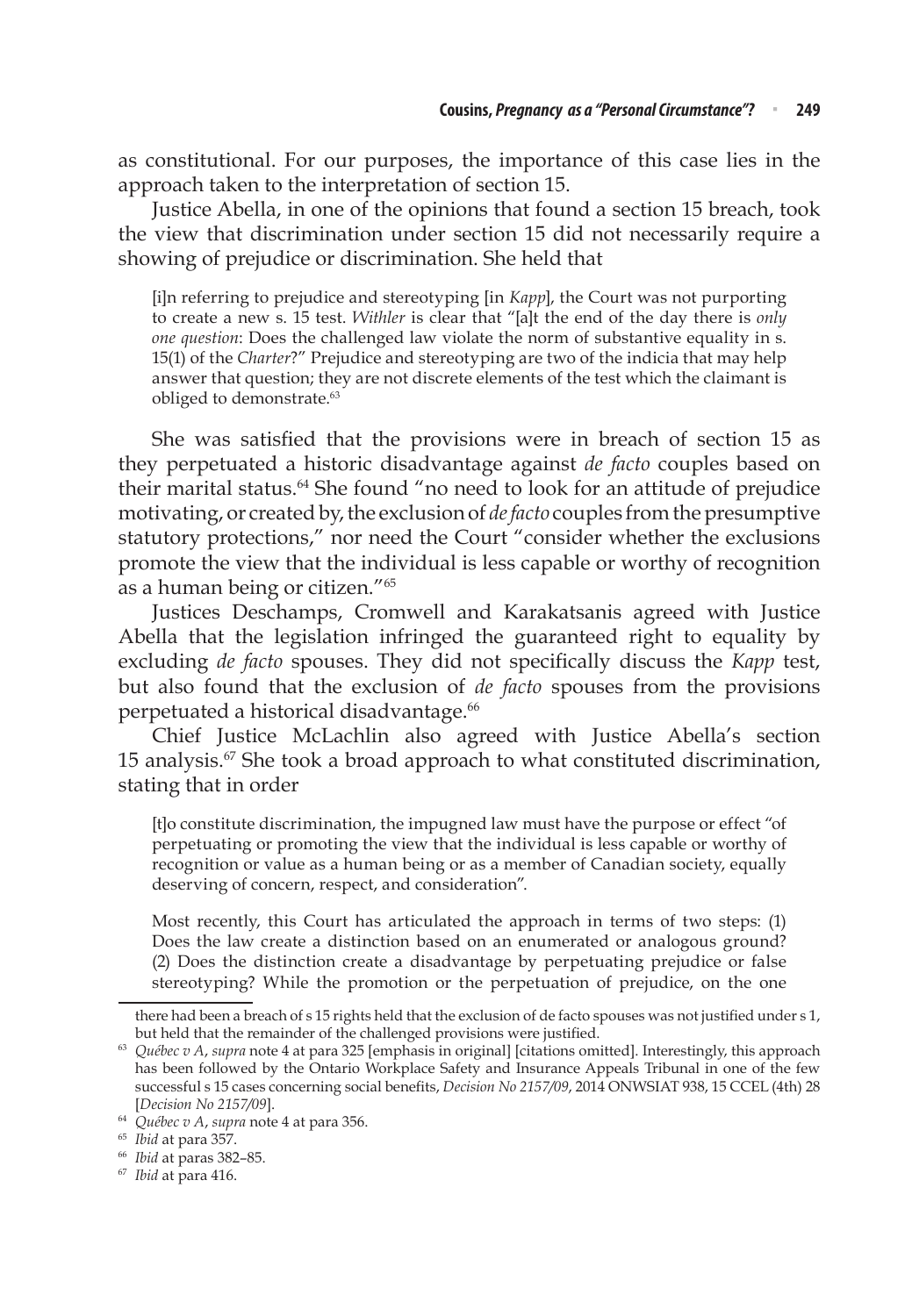#### **250** <sup>n</sup> **Canadian Journal of Human Rights (2015) 4:2 Can J Hum Rts**

hand, and false stereotyping, on the other, are useful guides, what constitutes discrimination requires a contextual analysis, taking into account matters such as pre-existing disadvantage of the claimant group, the degree of correspondence between the differential treatment and the claimant group's reality, the ameliorative impact or purpose of the law, and the nature of the interests affected.<sup>68</sup>

The Chief Justice found that the provisions perpetuated a pre-existing disadvantage and also relied on false stereotypes.<sup>69</sup>

In contrast, the minority judgment on section 15 (authored by Justice LeBel) re-emphasized the importance of human dignity in a section 15 analysis.<sup>70</sup> Having reviewed the case law from *Andrews v Law Society of British Columbia*<sup>71</sup> to *Withler*, Justice LeBel emphasized that "a discriminatory disadvantage is as a general rule one that perpetuates prejudice or that stereotypes".72 Absent such a *discriminatory* disadvantage, there could be no breach of section 15.73

It might be argued that Justice Abella's analysis advanced equality law by indicating that a broader approach should be taken with regards to what constitutes disadvantage in a section 15 analysis. However, the narrow basis of the majority concerning section 15, combined with the ultimate outcome of this case and the difficulty in identifying a formal *ratio*, might rather suggest that the Supreme Court is quite split on which analytical approach to adopt when considering section 15 challenges. Furthermore, it could be argued that some of the weaknesses of the *Kapp* restatement spring from this fundamental division of views.74

This uncertainty at the highest court has arguably led to a situation where lower courts and tribunals have simply replaced the term "human dignity" with "perpetuating prejudice or stereotyping" in their analyses and are applying their own sense of what is appropriate to the facts before them, leading to precisely the same results as under the *Law* test.75 In the absence of

<sup>68</sup> *Ibid* at paras 417–18 [citations omitted].

<sup>&</sup>lt;sup>69</sup> *Ibid* at paras 427-28.<br><sup>70</sup> *Ibid* at para 138.

<sup>&</sup>lt;sup>71</sup> Andrews v Law Society of British Columbia, [1989] 1 SCR 143, 56 DLR (4th) 1.

<sup>72</sup> *Québec v A*, *supra* note 4 at para 171.

<sup>73</sup> *Ibid* at paras 175–76.

<sup>74</sup> See also Koshan, "Under the Influence", *supra* note 4 at 136, which states that we cannot take Abella J's approach to be "the definitive approach to equality rights under section 15 given the complicated split in Québec  $v$  A".

<sup>&</sup>lt;sup>75</sup> There have been a number of post-*Kapp* decisions which have come to the same conclusion as earlier cases, sometimes relying directly on the earlier decisions without any new analysis. See e.g. *R v Heubach*, 2010 TCC 409, 2010 DTC 1299, following *R v Barnett*, 2005 TCC 719, 2005 DTC 1692 (as to the Child Tax Benefit for joint custodial parents). See also the Ontario Workplace Safety and Insurance Appeals Tribunal in *Decision No 681/10*, 2012 ONWSIAT 1019, [2012] OWSIATD No 1025 [*Decision No 681/10*], which, when considering issues concerning a reduction in the cumulative value of impairments (where a person suffers more than one injury), came to the same (negative) conclusions as earlier rulings, albeit on the basis of a fresh consideration of the legal issues. The Tribunal also, rather dubiously, concluded that a distinction (if any) was on the basis of "impairment" rather than "disability" (*ibid* at para 45). In fairness, one should say that the same Tribunal in *Decision No 512/06*, 2011 ONWSIAT 2525, [2011] OWSIATD No 2505, carried out a detailed legal and contextual analysis in coming to the conclusion that the limitation of loss of earnings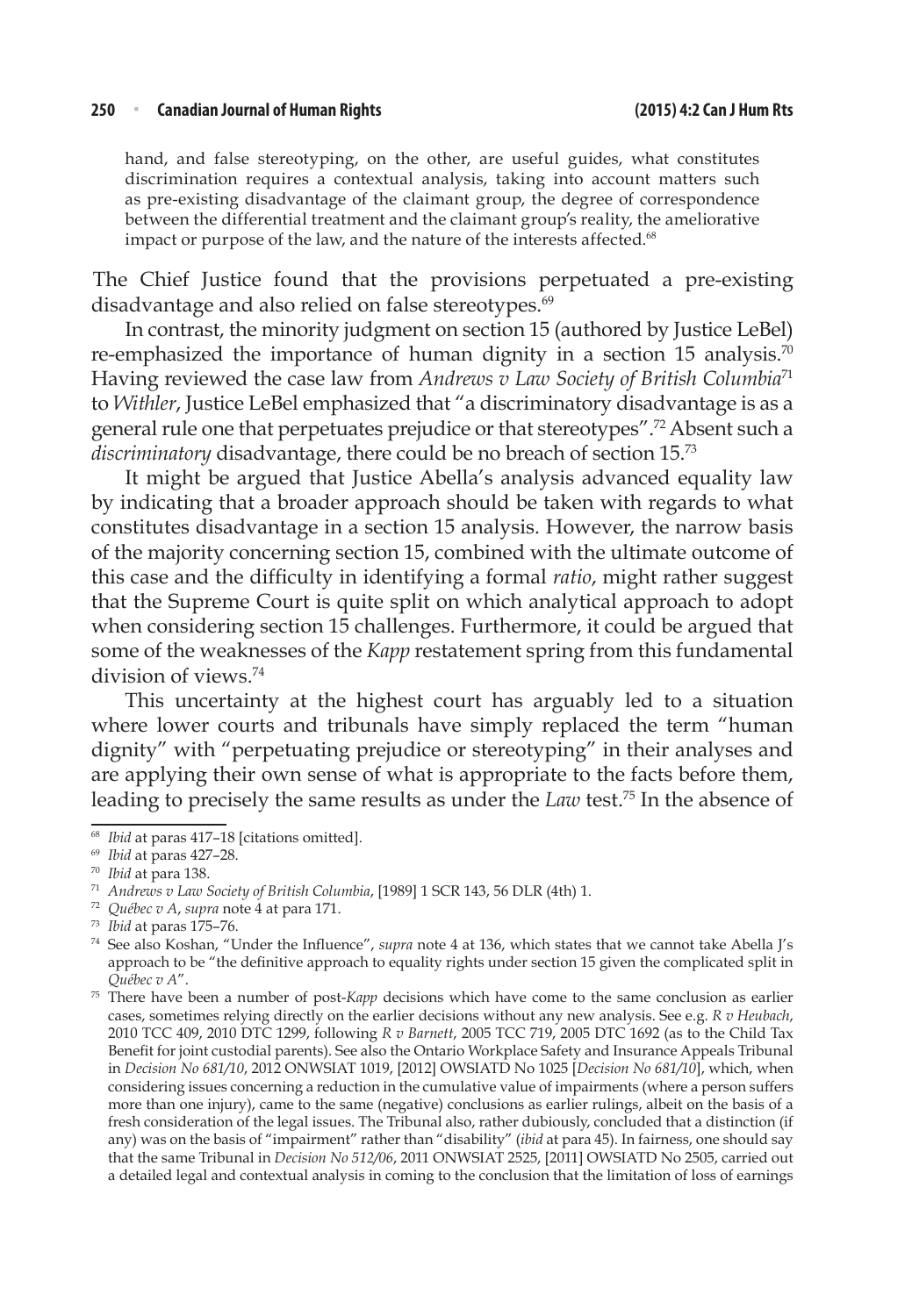clear guidance, lower courts and tribunals have simply relied on their intuitive sense of what does or does not constitute discrimination.

Finally, even if the Supreme Court wished to remove the "additional burden" of human dignity in *Kapp*, it has effectively added an additional hurdle in social benefits cases through its statements to the effect that judicial restraint is required when dealing with complex benefit schemes.<sup>76</sup> Several of the recent cases involving social benefits have relied on the Supreme Court's statement that perfect correspondence is not required.<sup>77</sup> It is noteworthy that there appears to have been only one recent case involving social benefits in which a section 15 challenge was successful.<sup>78</sup>

Of course, in itself this statement is unexceptional. The *Plan* is not a general social welfare scheme for all and, while it may be anomalous that Miceli-Riggins would have qualified for benefit coverage had she given birth in December 1996 or later in 1997, this does not in itself indicate discrimination. The problem is that lower courts are simply using these sweeping statements to suggest that *any* failure to qualify for a benefit which has complex criteria is "a mere artifact of a complex benefits scheme"<sup>79</sup> and thereby avoid a proper examination of the issue.

In this case, the likelihood of a positive outcome was perhaps undermined by the fact that the applicant's lawyers ran a broad brush attack on the *Plan*, including the CRDO. There is no doubt that social insurance programs (which by definition are linked to contribution and work records) tend to favour men because, in most countries, men are more likely to be employed, to be regularly employed and to earn higher incomes.<sup>80</sup> But no court in any country has held

benefits to two years for a person aged 63 was not a breach of s 15.

<sup>76</sup> As we have seen, the Supreme Court had raised this issue previously in cases such as *Law*, *supra* note 21 and *Gosselin*, *supra* note 5.

<sup>77</sup> See e.g. *Fannon v Canada (Revenue)*, 2012 FC 876 at 21, 415 FTR 160 (concerning the Child Tax Benefit for non-custodial parents); *Decision No 681/10*, *supra* note 75 at para 65; *Martin*, *supra* note 58 at para 120;

*Runchey*, *supra* note 52 at para 140; *2013-273-AD*, *supra* note 56 at 8, 14. 78 *Decision No 2157/09*, *supra* note 63. This case concerned the limitations of compensation for mental stress which were found to be contrary to s 15 and not saved by s 1. As noted above, this case followed Abella J's s 15 approach from *Québec v A*. In addition to unsuccessful cases already cited, see also *SG c Tribunal administratif du Québec*, 2012 QCCS 2435, [2012] JQ No 5152 (taking into account alimentary pensions in the calculation of social assistance was not in breach of s 15); *SM c Québec (Ministre de l'Emploi et de la Solidarité sociale)*, 2012 QCTAQ 061127, 2012 LNQCAQ 147 (person not entitled to social assistance of last resort while cohabiting with a person in employment); *R v Astley*, 2012 TCC 155, 2012 DTC 1162 (entitlement to the Child Tax Benefit in the case of the two persons who were married but have not commenced living together); *Côté c Commission de la santé et de la sécurité du travail*, 2012 QCCA 1146, 2012 JQ No 5875 (reduction in income replacement indemnity in the case of persons suffering a work injury when 64 years of age); *Fannon v Canada (Revenue)*, 2013 FCA 99, 2013 DTC 5088, aff'g 2012 FC 876, 415 FTR 160. This is not, of course, to suggest that all cases could or should have succeeded, but it is noteworthy that in the same period several human rights claims were upheld: *Ball v Ontario (Community and Social Services)*, 2010 HRTO 360, 69 CHRR D/300; *Martel v Ontario (Community and Social Services)*, 2012 HRTO 735, [2012] OHRTD No 729; *Northwest Territories (Workers' Compensation Board) v Mercer*, 2012 NWTSC 57, [2012] 12 WWR 164.

<sup>79</sup> *Miceli-Riggins*, *supra* note 2 at para 85.

<sup>80</sup> Shahra Razavi et al, "Gendered Impacts of Globalization: Employment and Social Protection" (2012)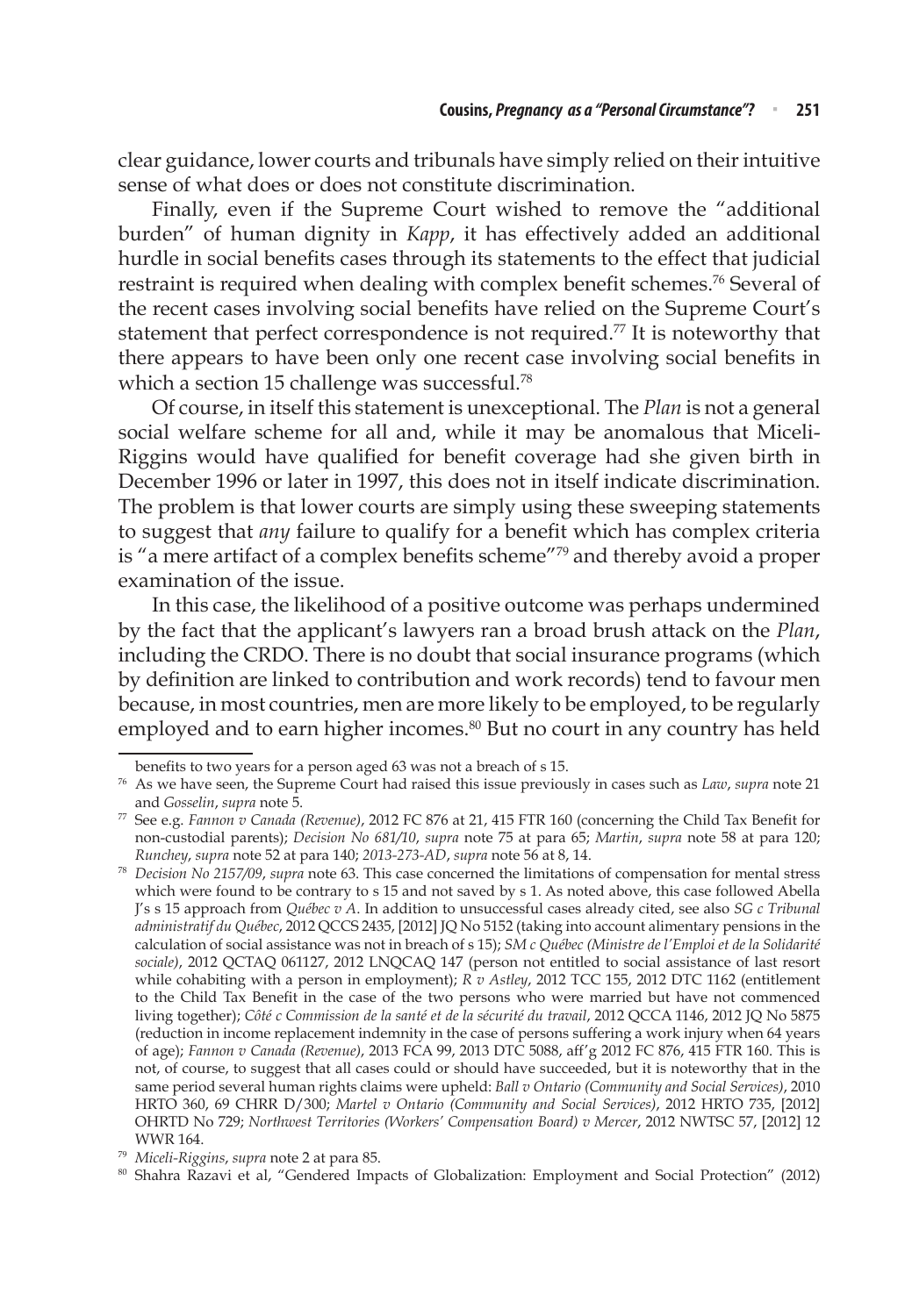that a social insurance program which relies on a work record is *in itself* in breach of any constitutional equality norm. More specifically, in Canada, the FCA has rejected a challenge to the lower work limit for employment insurance in *Lesiuk*. <sup>81</sup> In that case, a woman was denied benefits under the *Employment Insurance Act* as she fell just short of the required 700 hours worked within a particular qualification period. However, the Supreme Court ruled that this did not amount to discrimination contrary to the *Charter*. Similarly, it is hard to see how the FCA in *Miceli-Riggins* could have found the CRDO to be discriminatory. The challenge should have been directed specifically against the proration provision of section 19 of the *Plan*. These provisions applied to the standard "risks" that social security schemes protect against, such as age, disability and death, but *not* to people who ceased work due to pregnancy or who avail of the CRDO.<sup>82</sup> The reason for this distinction was not even discussed by the PAB nor by the FCA. One might speculate that this was due to inadvertence on the part of the legislature but, absent proper analysis, we do not know.

The FCA stated that the objective of the proration provision was to ensure a person was not disadvantaged by virtue of the fact that, because of the occurrence of one of the specific enumerated events, they could not work and contribute to the *Plan*. 83 All of the enumerated events can impact *both* men and women, but maternity, arguably a comparable event, applies *only* to women and is excluded. Likewise, women are much more likely to avail of the CRDO. No specific rationale for the exclusion of these events has been advanced.<sup>84</sup> It might perhaps be countered that the proration provision is confined to "longterm" events – unlike maternity – but the courts never engaged with these issues.<sup>85</sup> The dismissal of the argument on the basis that giving birth early in the year is not an enumerated ground shows a total lack of understanding of equality issues similar to the flawed pre-*Charter* analysis of pregnancy-related

United Nations Research Institute for Social Development Research Paper No. 2012-3, online: <www. unrisd.org/80256B3C005BCCF9/6E16D1DC33F5D82BC12579D000478859/\$file/Dfid%20paper.pdf>.

<sup>81</sup> *Lesiuk*, *supra* note 19. The reasoning in *Lesiuk* is arguably as unconvincing as in the present case, but courts in other jurisdictions have consistently upheld similar lower earnings thresholds for social insurance purposes. See e.g. *Nolte v Landesversicherungsanstalt Hannover*, Case C-317/93, [1995] ECR I-4624 (ECJ); *Fisher v Secretary of Health, Education and Welfare*, 522 F (2d) 493 (7th Cir 1975).

<sup>82</sup> In *Miceli-Riggins* PAB, *supra* note 2 at para 111, for reasons which are unclear, the applicant sought to have the words "or in which his contributory period drops-out under s. 44(2)(b)(iv) of this Act" read in to s 19 of the *Plan* (rather than the words "or in which she gives birth to a child"). Before the PAB (the point was not discussed by the FCA), the Minister had argued that the PAB should not "read in" such a provision, citing *Schachter v Canada*, [1992] 2 SCR 679, 93 DLR (4th) 1 [*Schachter*]. However, it is by no means clear that reading in in this case would be inconsistent with anything the Supreme Court said in *Schachter* which involved a much more significant reading in. However, the issues were not fully (or even partially) addressed in this case.

<sup>83</sup> *Miceli-Riggins*, *supra* note 2 at para 109.

<sup>&</sup>lt;sup>84</sup> It seems likely that this was largely due to inadvertence but this is only speculation.

<sup>&</sup>lt;sup>85</sup> Child care (as allowed for under the CRDO) is also a long-term event so this argument would hardly apply.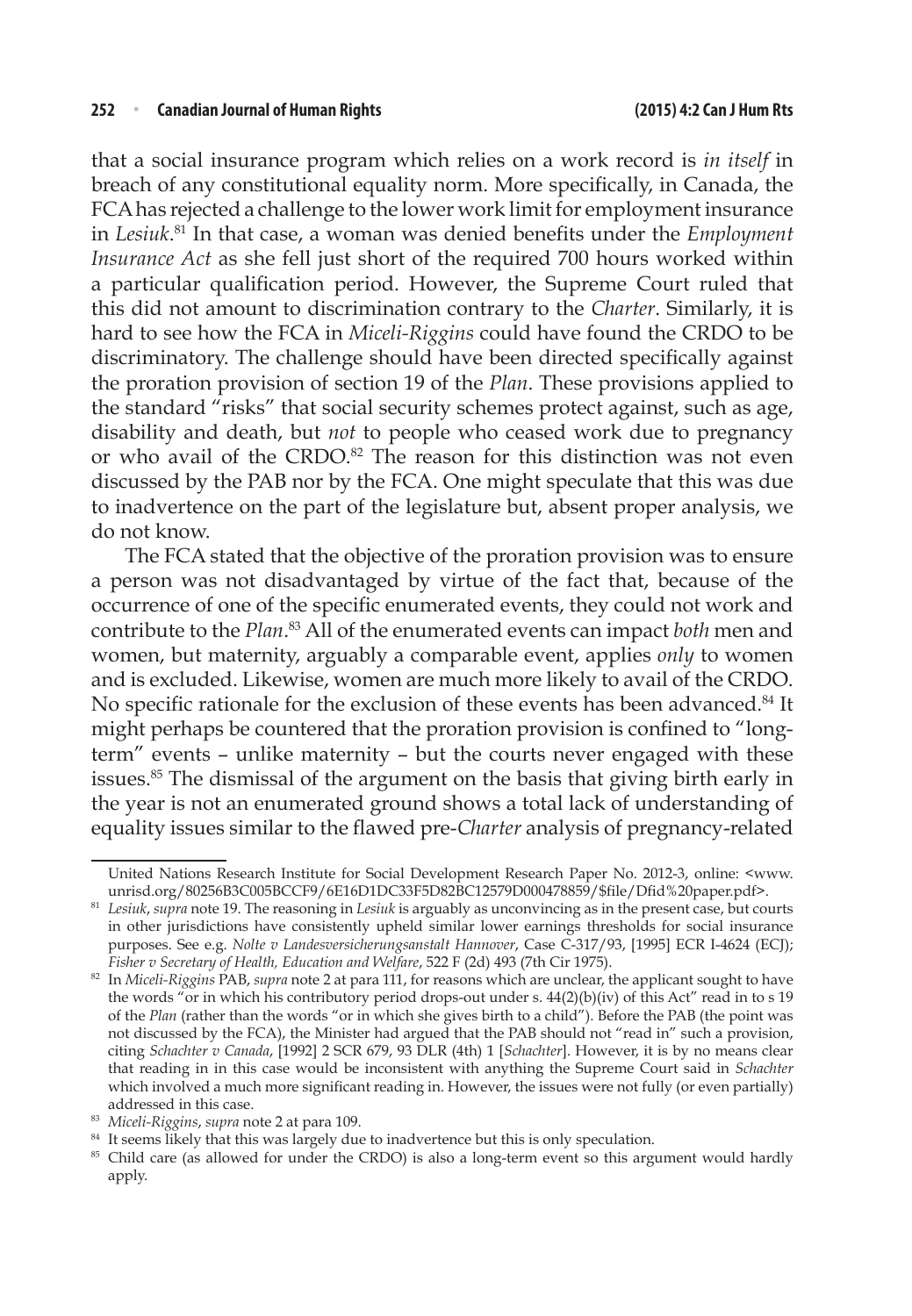discrimination.86 Of course, the argument is not that the rule differentiated between women who gave birth early in the year and those who gave birth later, but that the rule failed to recognise the needs of women as the only ones who give birth.

If we look at the *Kapp* questions, the proration provision arguably does create a distinction based on an enumerated ground, i.e. sex, in that they cover a range of events which can happen to men and women, but omit an event (childbirth) which can happen only to women.<sup>87</sup> Second, the distinction does create a disadvantage by perpetuating stereotyping, specifically that conditions which stop men from working (such as disability) are important and therefore enumerated, while events which stop women from working (such as childbirth or child care responsibility) are not. Thus, in the absence of any clear justification, the proration provision could be found to be in breach of section 15 of the *Charter*.

#### **B. Ameliorative Laws – Section 15(2)**

As we have seen, Justice Stratas suggested that the ameliorative nature of the provisions might have "other consequences" for a section 15 analysis, and that the Supreme Court in *Kapp* had ruled that under section 15(2) of the *Charter,* an ameliorative law, program or activity cannot be found to be discriminatory under section  $15(1)$ .<sup>88</sup> At first sight, this suggestion might appear to be persuasive.<sup>89</sup>

In its early jurisprudence, section 15(2) was simply seen as an aid to interpretation of the principle of equal treatment set out in section  $15(1).$ <sup>90</sup> However, the Supreme Court in *Kapp*, ill-advisedly and unnecessarily, erected section 15(2) into a free-standing test which appears to protect ameliorative provisions from challenge:

A program does not violate the s. 15 equality guarantee if the government can demonstrate that: (1) the program has an ameliorative or remedial purpose; and (2) the program targets a disadvantaged group identified by the enumerated or analogous grounds.91

*Kapp* dealt with a section 15 challenge, filed by a majority group, against an ameliorative provision protecting an enumerated minority

<sup>86</sup> *Bliss v Canada (AG)*, [1979] 1 SCR 183, 92 DLR (3d) 417, rev'd *Brooks v Safeway Canada*, [1989] 1 SCR 1219, 59 DLR (4th) 321.

<sup>&</sup>lt;sup>87</sup> Or, in the alternative, an event which is much more likely to happen to a woman (i.e. the beginning of a CRDO period).

<sup>88</sup> *Miceli-Riggins*, *supra* note 2 at para 111.

<sup>89</sup> See also Jonnette Watson Hamilton & Jennifer Koshan, "The Supreme Court of Canada, Ameliorative Programs, and Disability: Not Getting It" (2013) 25:1 CJWL 56.

<sup>90</sup> *Lovelace v Ontario*, 2000 SCC 37, [2001] 1 SCR 950.

<sup>91</sup> *Kapp*, *supra* note 4 at para 41.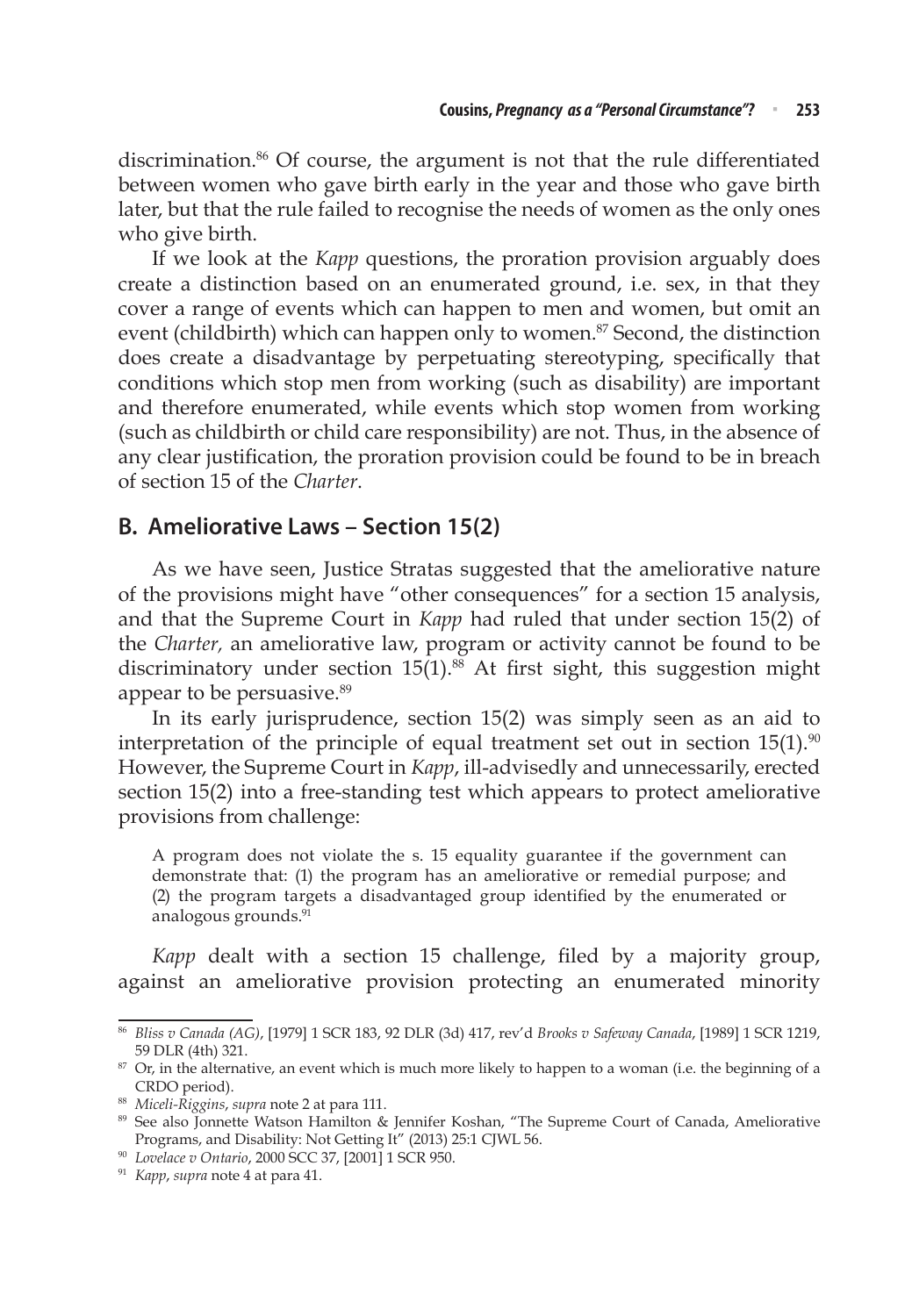group. *Miceli-Riggins*, on the other hand, concerned a challenge to an underinclusive ameliorative provision. The Supreme Court considered a similarly underinclusive provision in *Alberta (Aboriginal Affairs and Northern Development) v Cunningham*. 92 In that case, Alberta's *Metis Settlements Act*93 provided that voluntary registration under the *Indian Act* precluded membership in a Métis settlement. Members of a Métis community in Alberta were registered as Status Indians in order to obtain medical benefits under the *Indian Act*.<sup>94</sup> As such, the challenged MSA provisions deprived them of their Métis status for the purposes of qualifying for the *MSA*'s ameliorative provisions. The claimants argued that this was in breach of the *Charter* guarantees of equality (section 15), liberty (section 7) and freedom of association (section  $2(d)$ ).<sup>95</sup> The Supreme Court ruled that the section 15 claim must be dismissed as the provision was protected by section 15(2). The Court stated that where the government relies on section 15(2) to defend a distinction, it

must show that the program is a genuinely ameliorative program directed at improving the situation of a group that is in need of ameliorative assistance in order to enhance substantive equality. There must be a correlation between the program and the disadvantage suffered by the target group. Courts must examine the program to determine whether, on the evidence, the declared purpose is genuine; a naked declaration of an ameliorative purpose will not attract s. 15(2) protection against a claim of discrimination.<sup>96</sup>

#### The Court concluded:

If these conditions are met, s. 15(2) protects all distinctions drawn on enumerated or analogous grounds that "serve and are necessary to" the ameliorative purpose. In this phrase, "necessary" should not be understood as requiring proof that the exclusion is essential to realizing the object of the ameliorative program. What is required is that the impugned distinction in a general sense serves or advances the object of the program, thus supporting the overall s. 15 goal of substantive equality. A purposive approach to s. 15(2) focussed on substantive equality suggests that distinctions that might otherwise be claimed to be discriminatory are permitted, to the extent that they go no further than is justified by the object of the ameliorative program. To be protected, the distinction must in a real sense serve or advance the ameliorative goal, consistent with s. 15's purpose of promoting substantive equality.97

The Court noted that a distinction will not be considered to be in service

<sup>92</sup> *Alberta (Aboriginal Affairs and Northern Development) v Cunningham*, 2011 SCC 37, [2011] 2 SCR 670 [*Cunningham*].

<sup>93</sup> *Metis Settlements Act*, RSA 2000, c M-14 [*MSA*].

<sup>94</sup> *Indian Act*, RSC 1985, c I-5.

<sup>95</sup> The rulings concerning the claimants' s 2(d) and s 7 rights are not considered here, but ultimately the claimants were unsuccessful on all three challenges.

<sup>96</sup> *Cunningham*, *supra* note 92 at para 44 [citations omitted]. 97 *Ibid* at para 45 [citations omitted].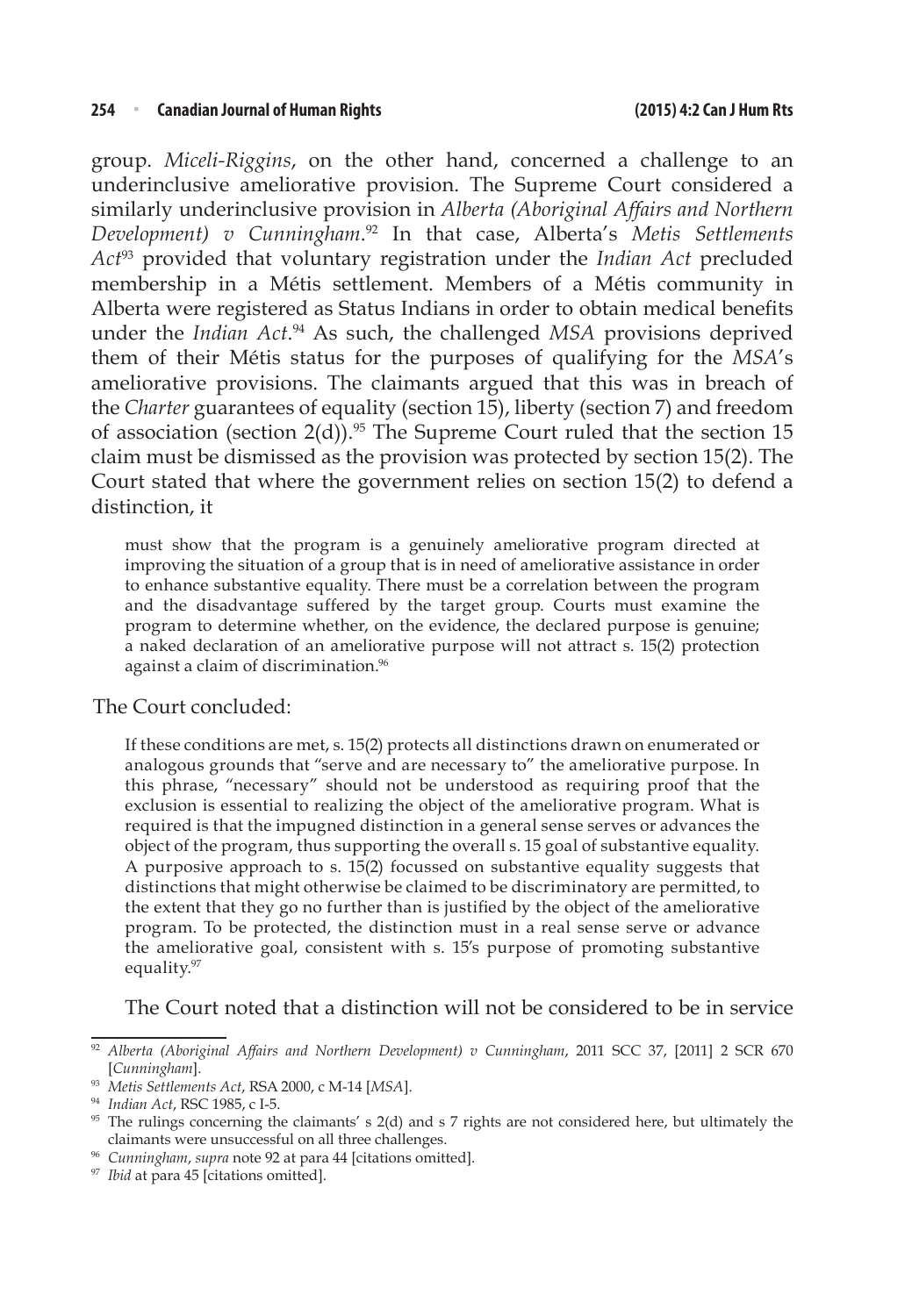of or advancing an ameliorative goal if, for example, in its pursuit of said goal, "the state chooses irrational means".98

On its face, the drop-out (CRDO) and proration provisions can be described as having "an ameliorative or remedial purpose" and they clearly target disadvantaged groups which are included in the enumerated or analogous grounds under section 15(2). However, the issue is whether the impugned distinction in this case "serves or advances the object of the program". In the case of the proration provision, if (as I speculate) there is no clear reasoning for the exclusion of maternity/child care responsibilities, it would be difficult to argue that the exclusion was rational and that it advanced the objective of the program. Consequently, the provision may not be protected under section 15(2). However, a final conclusion must await clarification by the Supreme Court of the role of section 15(2) in relation to underinclusive ameliorative programs.

### **C. Reasonable Limits – Section 1**

This article has argued above that the proration provision could be found to be in breach of section 15. However, had the FCA found that the provision was discriminatory under section 15, the provision could still have been upheld under section 1 of the *Charter* as a reasonable limit that could be demonstrably justified in a free and democratic society. In order to be justified under section 1, the provision would have to satisfy the test from *R v Oakes*. 99 Chief Justice Dickson (as he was then) established this well-known test which first requires that the objective of the law being challenged be "pressing and substantial in a free and democratic society".100 The second part of Chief Justice Dickson's test involved a proportionality analysis, divided into three elements:

First, the measures adopted must be carefully designed to achieve the objective in question. They must not be arbitrary, unfair or based on irrational considerations. In short, they must be rationally connected to the objective. Second, the means, even if rationally connected to the objective in this first sense, should impair "as little as possible" the right or freedom in question. Third, there must be a proportionality between the effects of the measures which are responsible for limiting the *Charter* right or freedom, and the objective which has been identified as of "sufficient importance".<sup>101</sup>

It seems very unlikely that this rather minor provision of a complicated social benefits scheme could be shown to address a "pressing and substantial" objective or that it could satisfy the other aspects of the test, given that it seems

<sup>98</sup> *Ibid* at para 46.

<sup>99</sup> *R v Oakes*, [1986] 1 SCR 103, 53 OR (2d) 719 [*Oakes* cited to SCR].

<sup>100</sup>*Ibid* at 138–39.

<sup>101</sup> *Ibid* at 139 [citations omitted]. For a recent application of the test, see McLachlin CJC's analysis in *Québec v A*, *supra* note 4 at paras 432–49.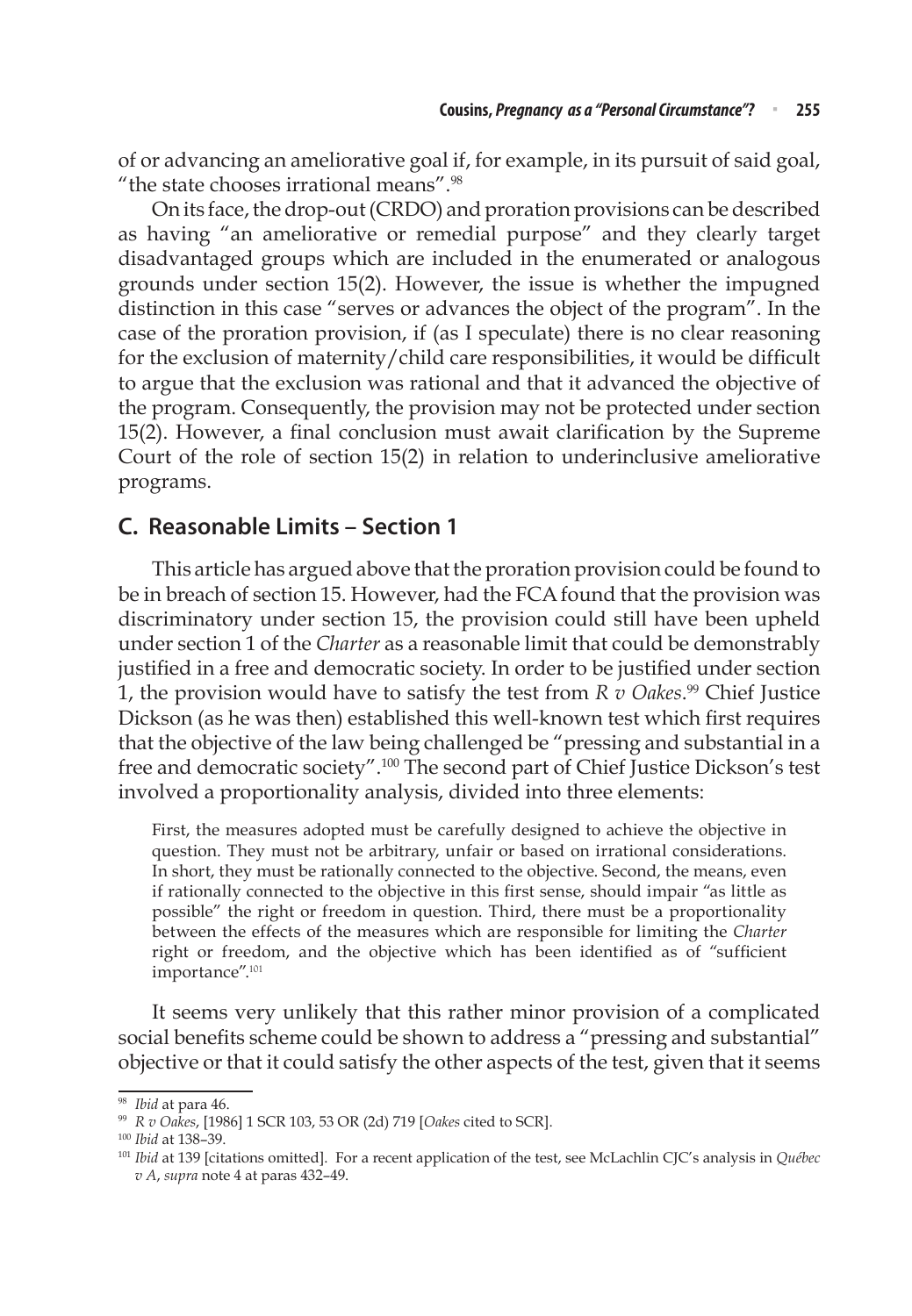most likely that pregnant women were excluded by inadvertence rather than for any clear rationale. Consequently, it seems unlikely that the FCA would have upheld the proration provision of the *Plan* under section 1.

## **VI. Conclusion**

The Supreme Court in *Kapp* and subsequent cases has attempted to respond to the criticisms which have been levelled against its *Law* analysis, and in particular the concept of human dignity, which served as the legal test for section 15 violations in its earlier jurisprudence. The response was to restate the Court's "commitment to substantive equality",102 but – as shown in cases such as *Miceli-Riggins* – it is clear that this attempt, however praiseworthy, has not been successful. It would be difficult to argue that achieving the goal of substantive equality through the legal system is any easier now than it was in 2008. A review of recent equality jurisprudence in the area of social benefits would suggest that there has been little, if any, change over the last seven years, except that there is possibly less clarity as to the correct approach to apply.

This uncertainty is in part due to the Court's initial reluctance to spell out clearly how the *Kapp* approach differed from its predecessor, when it was "in substance" the same. *Plus ça change, plus c'est la même chose* may be an amusing epigram but it is not very useful as judicial guidance.<sup>103</sup> In light of the differing opinions in *Québec v A*, one might suspect that some of the lack of clarity arose from divisions within the Court itself. If the worthy objectives outlined in *Kapp* are to be achieved, a further and clearer restatement of the law is required.

Furthermore, the Court, in many ways, made substantive equality more difficult to achieve in cases concerning complex benefit schemes through its warnings that perfect correspondence is not required and stressing the need for judicial restraint. Of course, few would suggest that perfect correspondence is necessary, and courts in the United States and Europe generally allow a margin of discretion to government on socio-economic issues. Nonetheless, there is a difference between allowing an appropriate margin of discretion and abdicating responsibility for adjudicating on equal protection simply because the case involves a complex scheme of benefits. The Supreme Court has been regrettably slow to take on appeals in such cases which might have helped to clarify the appropriate approach.<sup>104</sup>

<sup>102</sup> *Kapp*, *supra* note 4 at para 14.

<sup>&</sup>lt;sup>103</sup> The more things change, the more they stay the same.

<sup>104</sup> See e.g. *Downey v Nova Scotia (Workers' Compensation Appeals Tribunal)*, 2008 NSCA 65, 169 ACWS (3rd) 999, leave to appeal to SCC refused, 32822 (11 December 2008); *Harris*, *supra* note 12, leave to appeal to SCC refused, 33091 (9 July 2009).